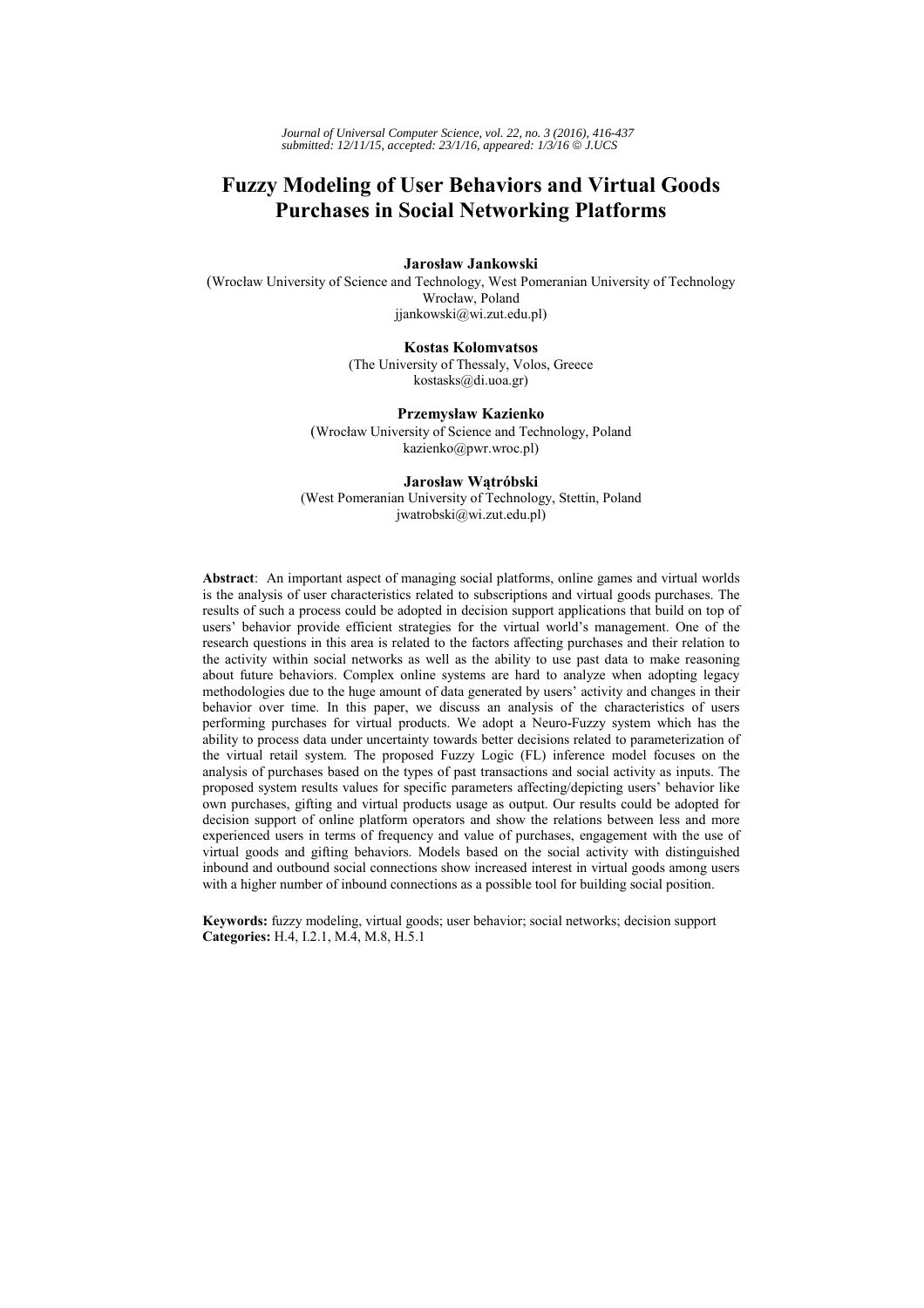## **1 Introduction**

In the past years, virtual worlds, social networks and massively multiuser online systems have attracted significant interest of the research community in various domains [Messinger 2009, Moor and Weigand 2007]. Introducing new features, acquiring new participants and providing community growth are important issues towards the effective commercial social network ventures. In these environments, virtual marketplaces, where users can purchase products, are becoming increasingly attractive. The reason is that such places can become sources of revenue involving various business models e.g., subscriptions or purchases of virtual goods [Hamari 2015, Hamari and Lehdonvirta 2010]. These platforms allow users to purchase and use virtual products, usually equivalents of products from the real-world. A market analysis presented in [Piper Jaffray 2009] indicates that more than 100% of annual growth in the number of virtual objects , with sales growing from 621 million dollars to 2.5 billion dollars a year. Barnes [Barnes 2007] cites virtual world expenditure levels to be between 1 and 2 million dollars a day while Gartner [Gartner Research 2010] argues that a key problem facing social network and virtual world entrepreneurs is in understanding users' behavior and developing an attractive value proposition: "*business models and compelling business cases remain problematic, while effective metrics are still under development*". As a result, virtual retail systems can constitute an added value to the operating income of business ventures. However, this depends on the effectiveness of the distribution systems. Problems in this area are related to changing preferences and factors related to various aspects of the users' behavior within digital communities that, consequently, affect purchasing decisions.

In this paper, we present a model for identifying user characteristics that influence purchasing actions for the purpose of decision making in the parameterization of virtual retail system. We propose an inference system based on *Fuzzy Logic* (FL) [Zadeh 1965, Zadeh 1994] that focuses on the identification of users' characteristics and the analysis of important parameters which affect the realization of purchases. FL is the appropriate technique for handling the uncertainty present in virtual marketplaces. For instance, we cannot be sure about the preferences of the users concerning the desired virtual products and, consequently, the realization of purchases. Allowing a degree of fuzziness, we can adopt FL to provide a decision making mechanism infer purchasing behavior based on a set of parameters. The adoption of FL involves representation of the users preferences knowledge and the inference on the purchases. The proposed approach can be the basis for a decision support system targeted to decisions related to the selection of target groups for new products, the identification of parameters affecting purchases, pricing strategies and better digital resources management within the online platform. Our experiments aim to highlight the potential adoption of the FL inference model and delivers interesting results that show possible relations between users' activity, historical transactions and purchases towards better decisions related to system parameterizations and effective utilization of potential of virtual goods. More specifically, we take into consideration users' activity in terms of: (i) *the realized past purchases*; (ii) *the purchases realized to serve as gifts*; (iii) *the usage of the purchased virtual products*. In addition, the users' social activity model incorporates both inbound and outbound social connections based on the degree measures with the ability to show the output as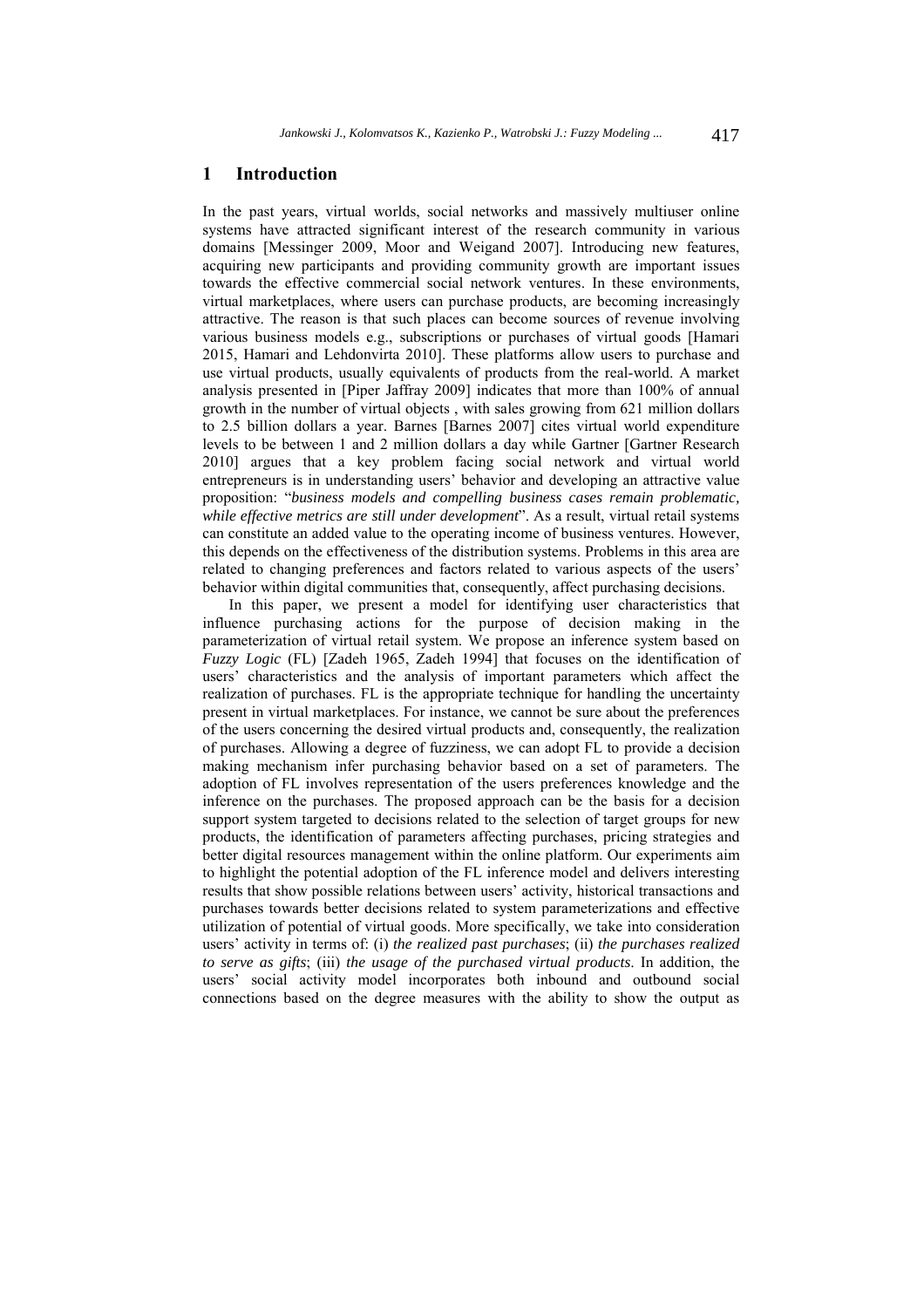a number of purchases.

The proposed model aims to reveal the hidden parameters that affect users in performing purchases. Users' activity in a virtual world can provide the necessary data to reveal these parameters. We do not aim to provide a single system that proposes products to users but a tool for evaluating the parameters that affect the purchasing behavior of users. Our model could be easily combined with other systems that perform product recommendations to users. Such a combination could enhance the intelligence of recommender systems and lead to more efficient results. In general, the contributions of our paper is as follows:

- A new approach for modeling users' behavior and preferences in virtual retail systems;
- An inference model that outputs insights on future virtual goods purchases involving the user status, transactional (historical data on past purchases) and social activity. It should be noted that the proposed model does not aim to perform prediction but to provide an inference mechanism for identifying the hidden parameters that affect the purchasing behavior of users. When adopting the term 'future virtual goods purchases' we do not refer to a prediction scheme but to the capability of the model to derive the inferred purchasing behavior of users. In our future research agenda is the involvement of a prediction scheme for basic parameters of our system (e.g., number of purchases as gifts) that will result future estimates fed into our FL model. This combination will connect the current state (current parameters realization) with future estimates (predicted values on the same parameters) and, thus, it will lead to a more efficient system.
- A comprehensive analysis for real data retrieved by a virtual world; these detain corporate relations between users and reveal how users' relationships affect future purchases and the use of virtual products (e.g., for own purposes or gifts);
- A comprehensive analysis for virtual products usage and characteristics like pricing; the analysis is performed in relation to user status within the virtual community and historical transactions.

The rest of this paper is structured as follows. Section 2 presents the related work while Section 3 describes our conceptual framework, including the fuzzy modeling approach. This is followed by an overview of the virtual world and social and transactional variables used in the analysis (Section 4). In Section 5, we present the analysis and our results. Finally, in Section 6, we conclude our paper by giving some implications and future insights in the discussed research domain and it is followed by summary in Section 7.

## **2 Related Work**

When determining the functional scope of virtual retail systems, it is important to identify, analyze and understand those user characteristics that contribute to user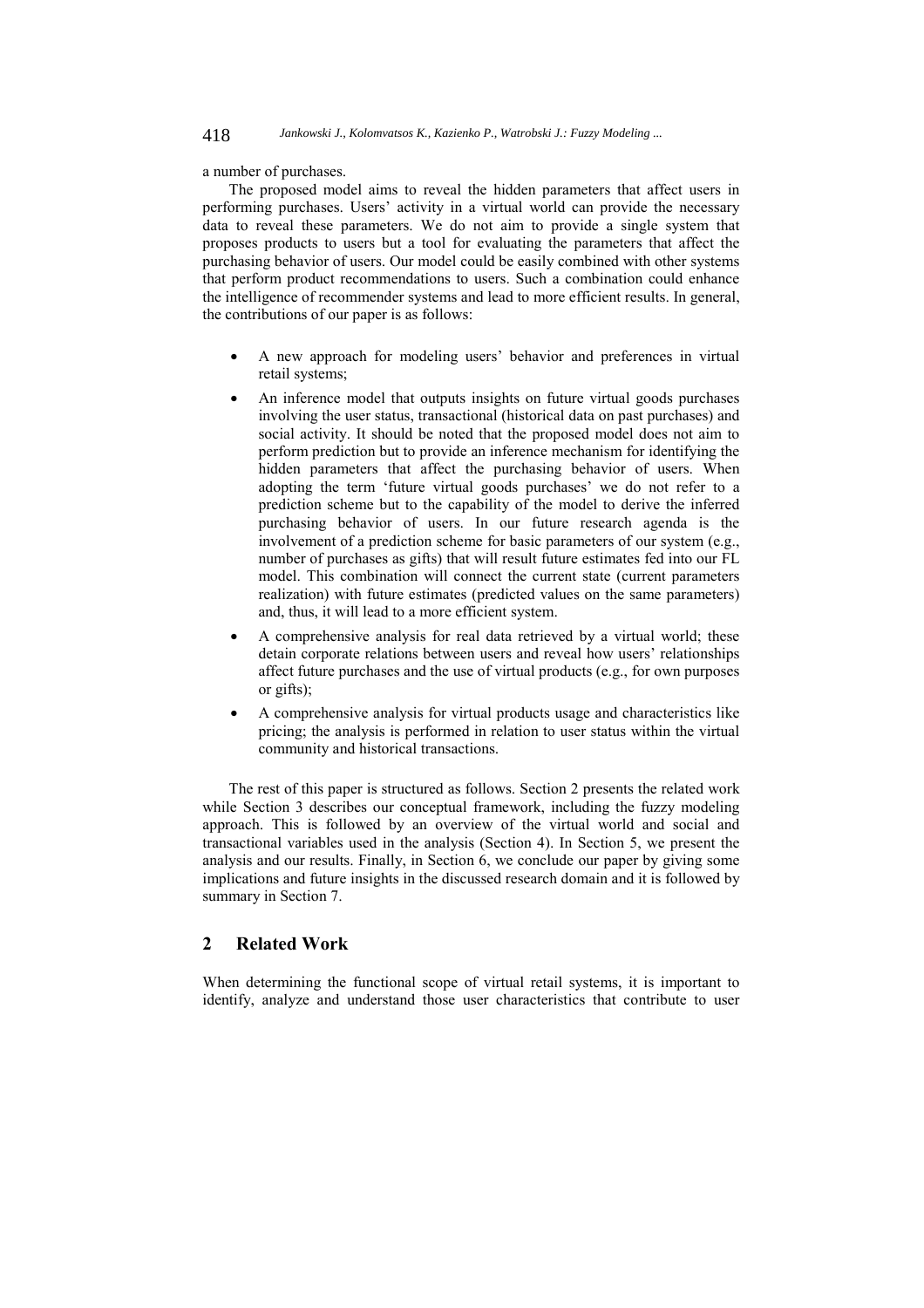uptake of payable services or subscriptions [Bhattacherjee 2001]. Knowledge of behavioral patterns and preferences allows managers to influence and maximize revenues by targeting groups that are responsive to these kinds of offers [Hernandez-Ortega 2008]. The influence of consumer experience on their transactional behavior to illustrate the importance of consistent and loyal consumers in online social systems was studied [Liao et al. 2006]. Further, consumers change their consumption and purchasing preferences over time and as they are adapted to the system [Denguir-Rekik et al. 2009, Kamis et al. 2008]. Managing and responding to these changes is also important as customers of the online services may easily switch to alternative providers [Chang and Chen 2008, Flavián et al. 2006]. While recent work has also examined the uptake of social and virtual communities [Cheung et al. 2011, Jang et al. 2008] and their influence on brands [Hinz et al. 2010], the design and retail of virtual goods has received little prior research attention [Lehdonvirta 2009]. Ongoing financial viability is a problem affecting managers and developers of online social platforms [Clemons 2009a]. Virtual worlds and social networks provide many possibilities for implementing a variety of business and revenue models [Grimes and Feenberg 2009] based on subscription fees, sales of virtual objects [Hamari 2015, Hamari and Lehdonvirta 2010], advertising campaigns, sales of ancillary goods (e.g., branded clothing and accessories), usage data from social networks for recommendations [Ting 2012, Sabucedo et al. 2014] or external partnerships [Clemons 2009b, Zott et al. 2011]. However, determining the appropriate revenue sources remains a problem not only for managers but also for potential partner firms who are considering to adopt such media for promotion, customer interaction and client support [Warr 2008]. One possible revenue source could come from virtual product transaction systems. In this model, members use real-world currency to purchase virtual products to use them within the virtual environment [Guo and Barnes 2007]. Virtual products differ from material products in that they exist only within the confines of the virtual world [Lehdonvirta 2009]. As with material goods, virtual products may have various functional, social and hedonic attributes. However, such attributes are environment depended and they typically cannot be used within other virtual economies. Shin provides evidence that some users are prepared to spend substantial amounts of money on improving their virtual experience, including purchasing virtual items, to maintain and change their virtual appearance [Shin 2008]. Mäntymäki and Salo report a relationship between continuous use and purchases [Mäntymäki and Salo 2011]. A number of online applications are experimenting with this type of virtual commerce by integrating micro transaction and virtual product distribution systems. For instance, Second Life [Shelton 2010] allows members to trade in virtual products for virtual currency. Facebook and MySpace have implemented their own payment platforms, Hi5 introduced its own virtual currency and systems like Habbo Hotel and Tencent offer a number of direct micropayment methods for purchasing virtual products and services [Ba et al. 2010, Lehdonvirta and Virtanen 2010]. Taking advantage of the virtual product retail systems, managers of novel online worlds may want insight into a number of user-related phenomena and specific characteristics in these online networking platforms. For instance, a manager may want to know the relationship between friendship invitations (given and received) and the propensity to purchase virtual products, either for their own consumption, or to be used as gifts. Similarly, a manager may want to understand how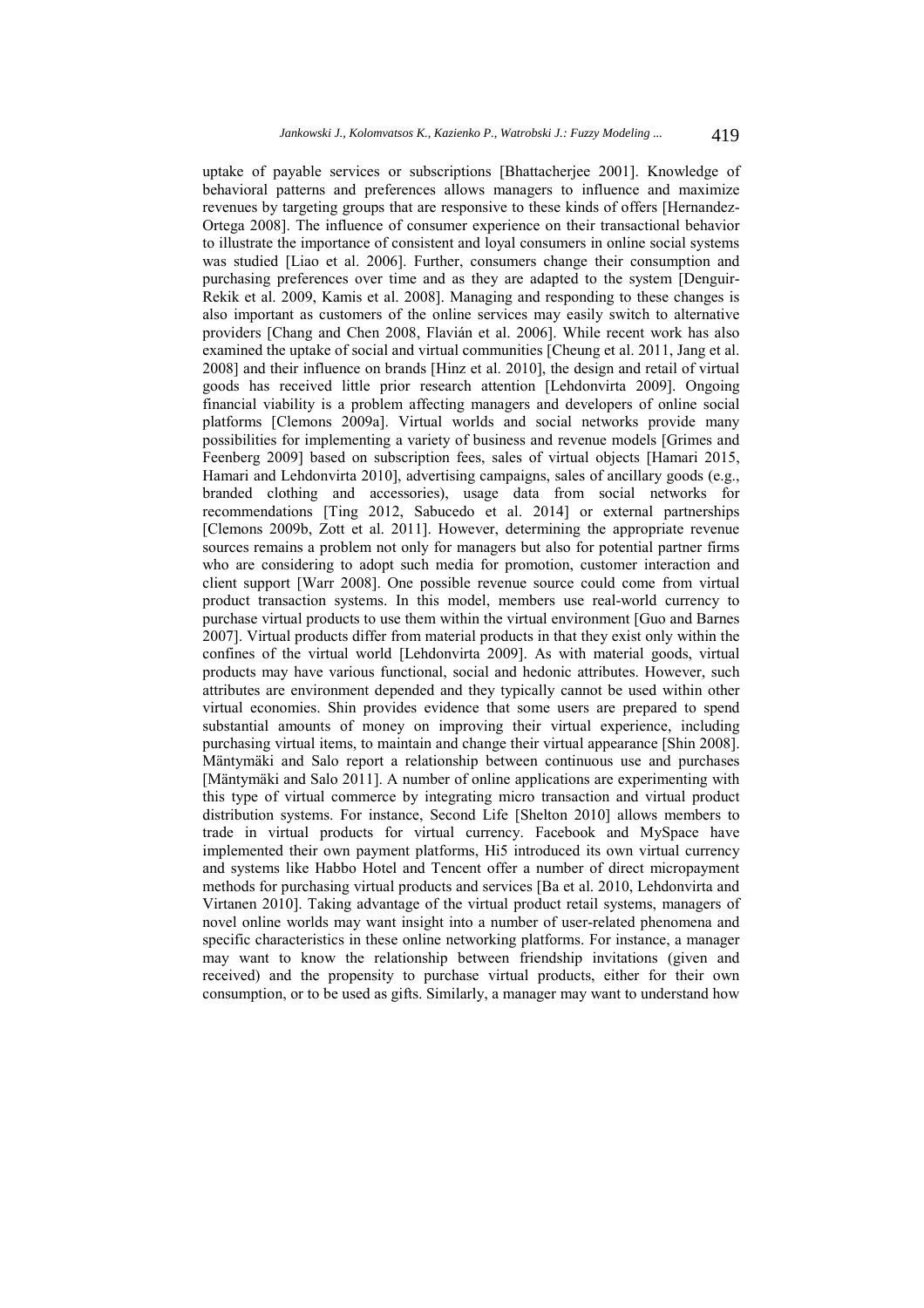amenable particular user groups are to purchasing premium or prestige products over standard items, and how the level of system use affects this behavior [Hinz et al. 2010]. In particular, the understanding of the role of contextual factors of the virtual world to understand how product attributes are affected by the virtual world environment [Lehdonvirta 2009] in order to set performance goals [Wu and Chou 2011] is crucial. However, some idiosyncratic properties of online social environments make it difficult to analyse and, thus, monetize these platforms [Clemons 2009b]. For instance, virtual world systems are highly dynamic, affected by a variety of internal and external conditions. Applying analytical methods that assume deterministic input data may not faithfully reflect the true character of the environment. Assuming precise values for input parameters can lead to over-specified models and be characterized by lack of generalizability. Often, in such situations, precise boundaries between values may not exist and allows us to categorize customers to different segments due to small differences in parameters [Meier and Werro 2007].

This paper proposes a method that can deal with large amounts of data yielding useful and comprehensible insights for real world systems. FL inference can handle the uncertainty related to users' behavior and setup the basis for an efficient decision mechanism that results insights on future purchases on top of a set of parameters. These parameters are related with the users' characteristics, e.g., past transactions / purchases, relationships with other users. A number of analytical methodologies (e.g., experimental analysis, economic modeling and social network analysis) can be used to determine user preferences in these circumstances. These analytical methods make significant use of statistical data analysis techniques, data mining and extraction of associative rules for user segmentation. While these approaches are useful, real world systems generate significant amounts of data; analysis of these data is not always suited to purely deterministic methods. However, at the same time, these data are useful for the purposes of decision-making and shaping the developmental initiatives while it may be more useful to employ linguistic values, such as *small, medium* and *high* (e.g., user activity) based on fuzzy sets theory [Zadeh 1965]. Previously, this theory has been applied in fields of decision making [Zadeh and Bellman 1970], linguistic reasoning [Zadeh 1975], artificial reasoning systems [Mamdani and Gaines 1981] and sequential and multi-criteria decision making [Iwamoto and Sniedovich 1998]. Emerging applications that could adopt FL in decision making include behaviour adaptation [Kolomvatsos and Hadjiefthymiades 2012], user preference analysis [Zenebe et al. 2010] and supply chain management [Chen et al. 2010]. In general, FL models are useful in cases where imprecise data are present [Tam et al. 2002]. By using a multi-dimensional approach to fuzzy modeling, systems can be adopted for the management decision-making in large data sets [Jiang and Chen 2005]. Adaptive fuzzy modeling has been applied in recent real world business problems [Xie and Baldwin 2007, Abraham et al. 2009] as well as in online applications such as the analysis of navigation patterns [Zehraoui et al. 2010], environmental monitoring [Park Cho 2011] and network data traffic [Schuler et al. 2009, Wang et al. 2005].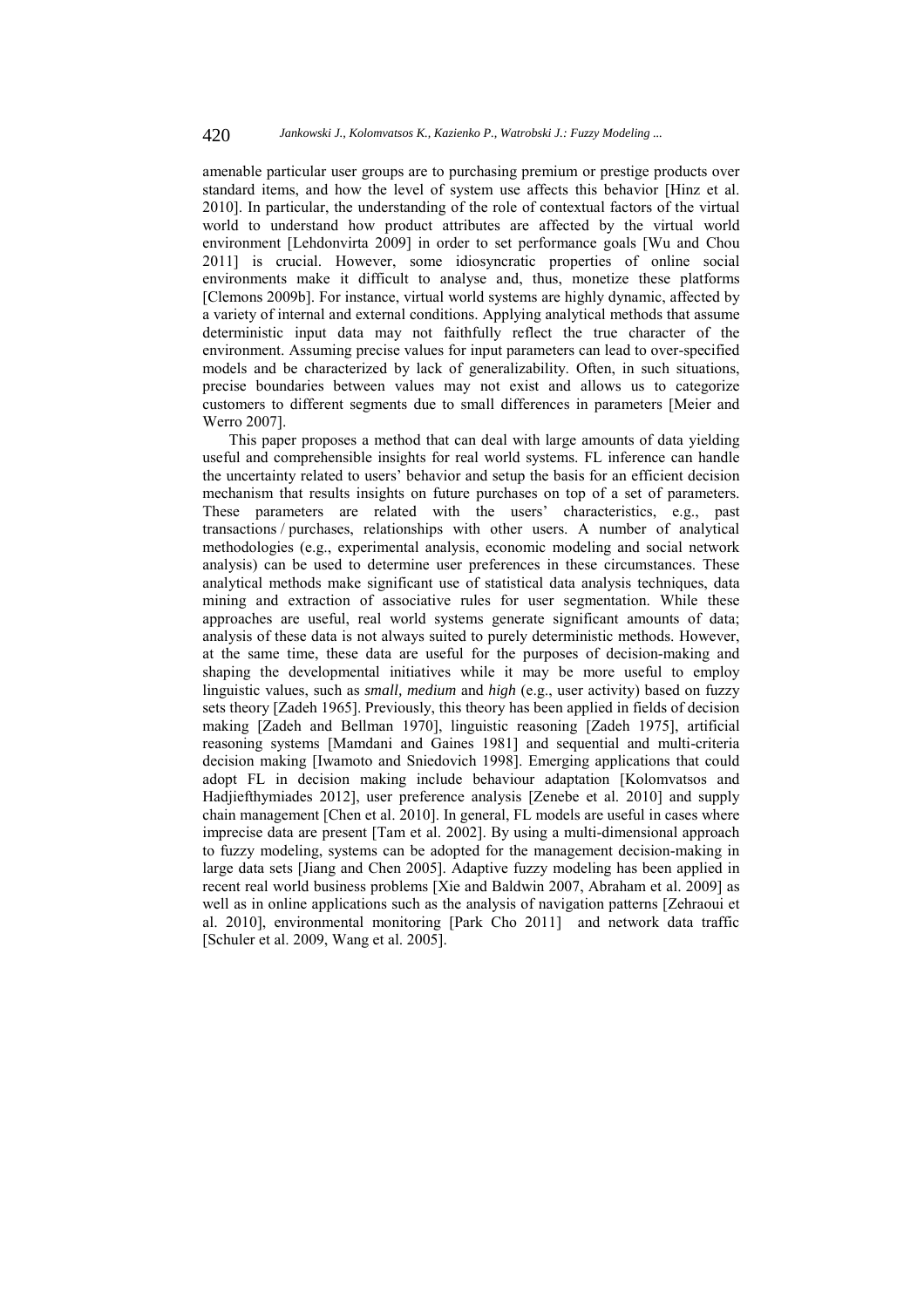## **3 Conceptual and Methodological Framework**

The main goal of the proposed approach is to build a model of users preferences and characteristics as the basis for an efficient decision making system that will result insights on user behaviors and purchases. The proposed model takes as inputs historical data related to users' activity within virtual communities. Input data can be based on various sources including activity within system, gathered experience or past purchases. In addition, our model considers social activity in terms of users' relationships (i.e., inbound and outbound connections, number of purchases as gifts, number of friends invitations) in the virtual world. The model results insights on purchasing behavior, preferable product prices or the usage of purchased objects. For instance, the usage of a product could be for own use or to serve as a gift. An FL inference mechanism is particularly suitable because it addresses large, dynamic datasets with uncertainty based on imprecise information about users' preferences. In this paper, we propose a *FL System* (FLS) that aims to provide decisions on users' behavior when interacting in a virtual environment. The FLS builds on top of an *Adaptive FL Model* (AFM) and tries to handle the uncertainty related to users' activities. The AFM is updated every time new data are realized into the virtual world. On the other hand, the FLS takes prior events and behaviors into account in order to infer purchasing behavior. This approach assists in determining the probability of purchasing activities based on previous behavior and can adjust model parameters to input data. The proposed method allows the use of linguistic terms rather than crisp values. In general, linguistic terms are easier to be handled and, thus, can efficiently be adapted to inputs. For building the proposed adaptive FLS, we adopt the *Adaptive Neuro Fuzzy System* (ANFIS) as presented in [Jang 1993]. FL rules allow elements of interest to be categorized into sets, by inferring characteristics of the elements according to relevant sets of membership criteria [Zadeh 1965]. Memberships represent the degree of truth for a specific fuzzy set and they are governed by rules which are typically of the following form: *IF antecedent THEN consequent*. A set of rules define the *FL rule base* adopted to derive the output of the FLS. For each rule, if the antecedent is satisfied, then the consequent dictates the relevant fuzzy set. The antecedent and the consequent involve linguistic variables to describe the corresponding fuzzy sets. FL rules are the basis of the *FLS inference system* that determines the membership degree for input and output variables. The inference system typically consists of five component layers or blocks. Fig. 1 presents the layered architecture of fuzzy inference model integrated with the online social platform.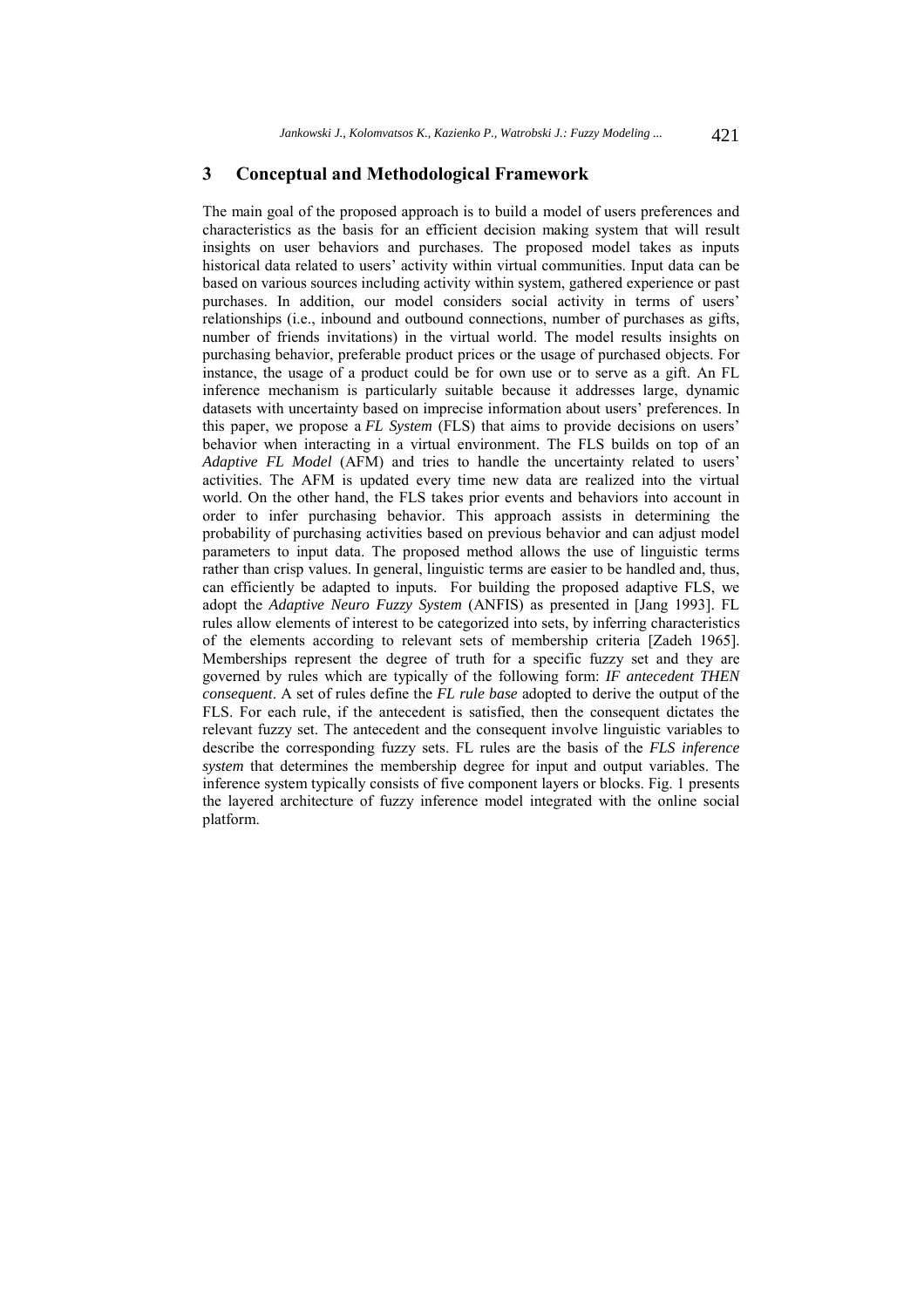

*Figure 1: Integration of an ANFIS inference system with the MMO platform.* 

The system is based on the ANFIS model [Jang 1993] with adopted the inference mechanism [Takagi and Sugeno 1985] with five layer structure. The first layer, *L1*, processes the input data for each input *Si*, a parameterization and the introduction of premises. The second layer,  $L2$ , generates the support product  $I_{i,j}$  and the level of each rule. The third layer, *L3*, sends normalized rules πto the output. The fourth layer, *L4*, determines the inference parameters *N*, and the fifth layer, *L5*, produces a crisp, deffuzificated output. The output is defined as the linear combination of the input parameters. The inference system is integrated with a *Massively Multiplayer Online* (*MMO*) system where users are connected within social networks *SN* and perform transactions over virtual products in a transactional system denoted by *TS*. A *Monitoring System* (*MS*) is responsible to aggregate data while the *Inference Module* (*IM*) is responsible to adjust system parameters. Furthermore, we adopt a training algorithm to enhance system's parameterization and produce the FLS fully aligned with the virtual world characteristics. The goal of the training algorithm is to build the model's parameters and membership functions aligned with the real-world data. For generating the membership functions, we adopt the Mamdani's model [Dweiri and Kablan 2006, Mamdani 1974, Mamdani 1977, McCloskey et al. 2006] that involves linguistic expressions for the adopted fuzzy sets. The functional basis of this model is to handle inputs in the form of a vector *X* corresponding to the output *Y*. The orientation is on the minimization of the *Mean Square Error* (MSE) [Mamdani 1977]. In the initial phase, some expert knowledge may be required to parameterize the system and define the adopted fuzzy sets. Moreover, each fuzzy rule determines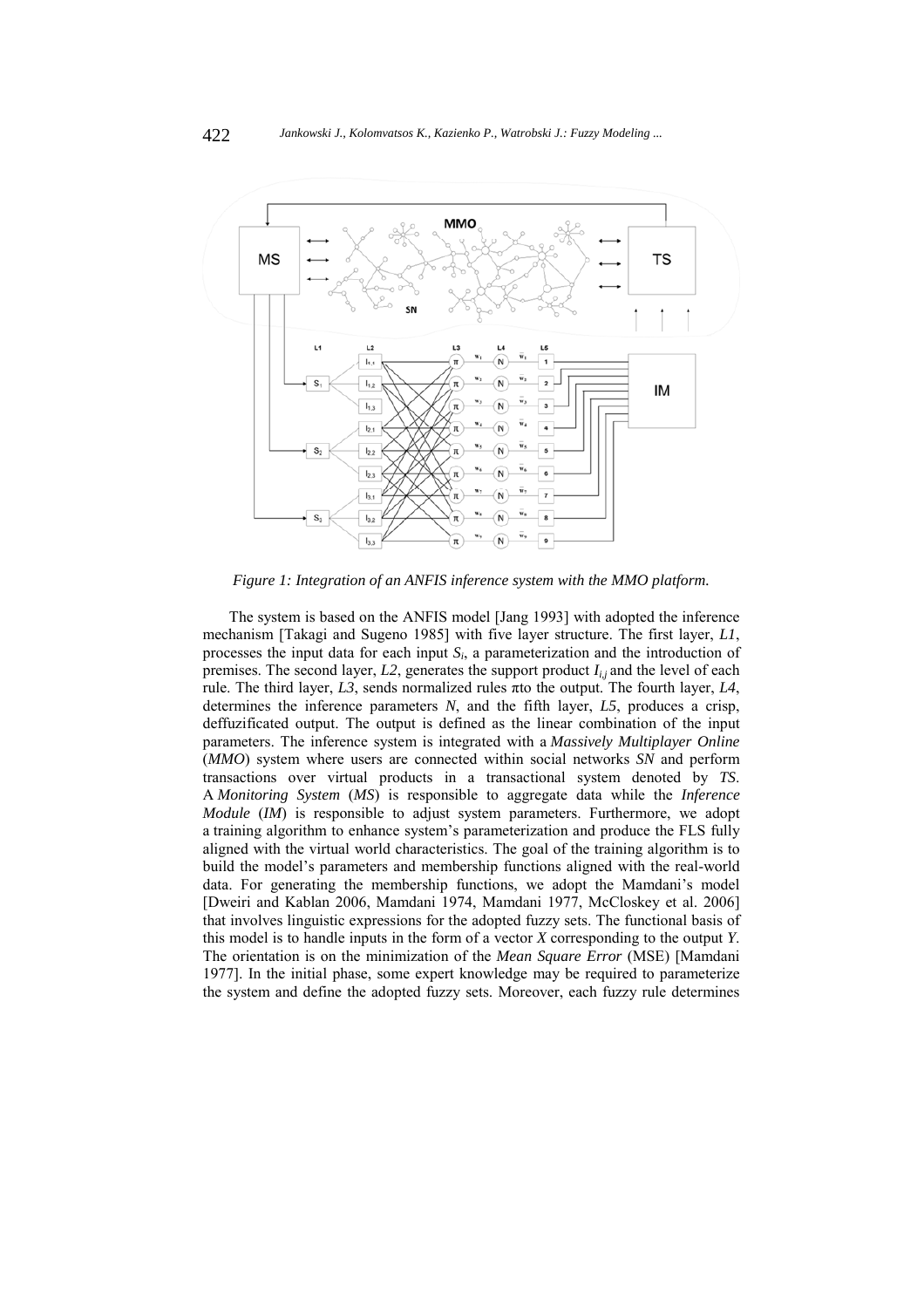a fuzzy point in the area of a Cartesian product  $X \times Y$ . Membership functions  $\mu_{Ai}$  and  $\mu_{Bj}$  denote belonging to the sets  $A_i$  and  $B_j$  of input values  $x_i$ <sup>\*</sup> and  $x_2$ <sup>\*</sup> and they determine the model output *y\** with the *MIN* operator(see Eq(1)).

$$
MIN(\mu_{Ai}(x_1^*), \mu_{Bj}(x_2^*))
$$
 (1)

Another possible solution adopts the algebraic product operator [Larsen 1980]. We also adopt the back propagation gradient descent as the learning algorithm. The method calculates squared errors with respect to each output in the recursive process from the output layer back to the input elements.

## **4 Analyzing Social and Transactional Behavior**

### **4.1 The Adopted Virtual World**

The implemented prototype virtual product distribution system is based on the ANFIS model, using a neuron back-propagation algorithm. The model was designed to analyse user purchasing behavior in the context of a virtual world and examine user interest in virtual products and their propensity to participate in transactions. The system was integrated with an existing virtual world Timik.pl located in Poland, containing 850,000 registered users. In this virtual world, principle user activities include: (a) communication; (b) establishing social bonds; (c) meeting other users; and (d) chatting. Within the system, users are represented by graphical avatars and they have the opportunity to be engaged in the life of an online society performing various actions and interactions. Avatars may also possess decorative adornment elements comprising selectable clothing styles and virtual products. Users enter and communicate in public spaces throughout the virtual world, represented by graphical rooms that are associated with different themes. It should be noted that users may also activate their own private virtual rooms for particular groups and themes, choosing the decoration, furniture and adornment. They can also activate different types of products such as dedicated packages, special effects and units of virtual currency. For each user in the virtual world, we gather a number of variables of interest. Table 1 shows the discussed variables.

#### **4.2 Virtual Products Description**

Within the analysed system users can purchase a variety of virtual products. After the purchase, each virtual object can be used by the user's avatar or it could be given to another user as a gift. For instance, the user's avatar may be seen to hold in their hand a drink, a cake, or bouquet of flowers as they move around the virtual world and interact with other users. Prices of these virtual products vary depending on the appearance of the product and its potential attractiveness to a user. Pricing for individual product groups reflect pricing proportions in the real world e.g., the lowest prices are assigned to cool drinks and fruit juices, while the highest prices are allocated to mascots and toys. To show the relation of virtual goods to their real representation, Table 2 presents the set of the virtual products available to users in virtual world divided into several categories together with label for each product.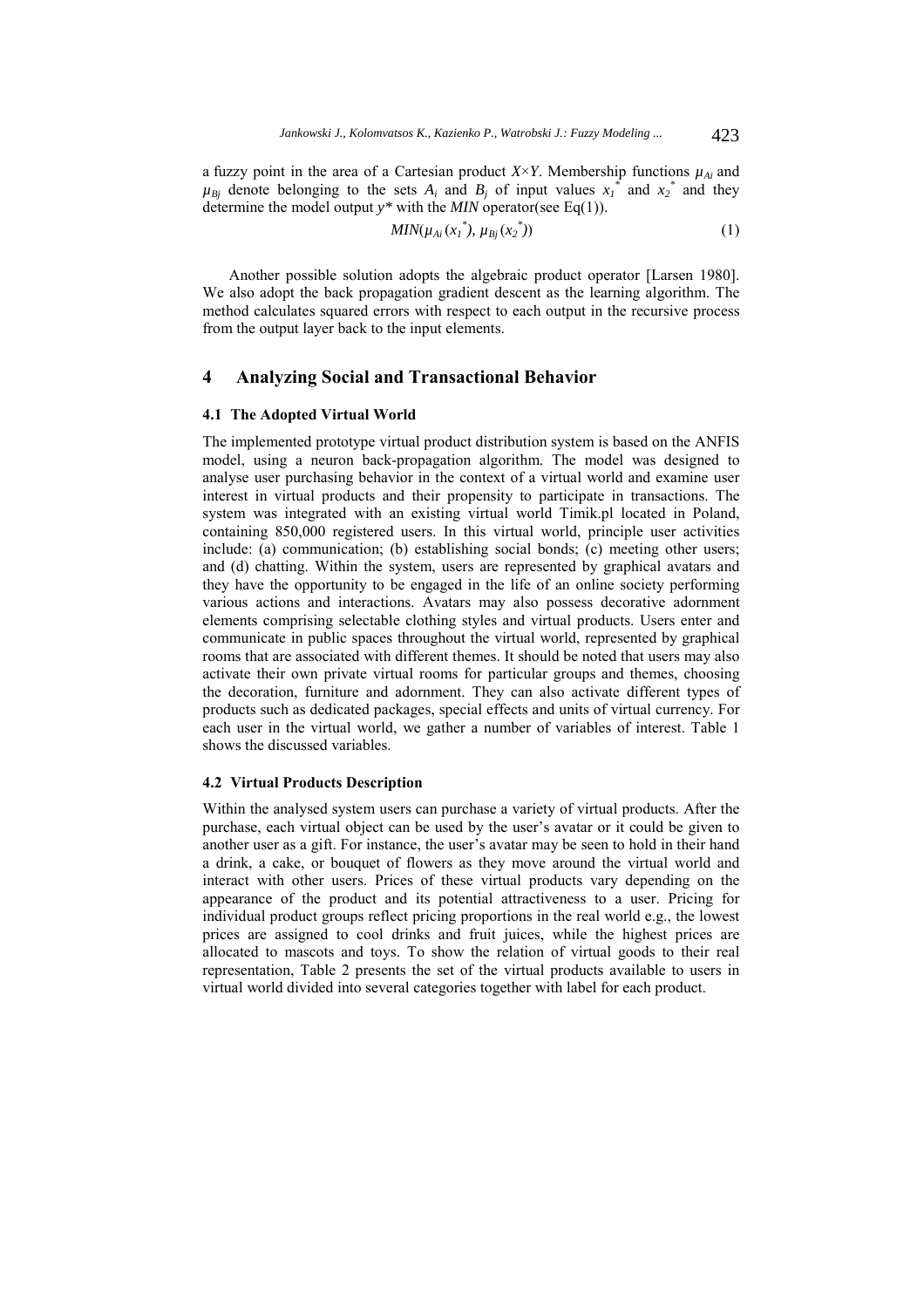| Name        | <b>Definition</b>                           | <b>Description</b>                           |  |  |
|-------------|---------------------------------------------|----------------------------------------------|--|--|
| $S_i$       | Status of a user i                          | The more time he/she uses the system,        |  |  |
|             |                                             | the greater the user's status. It increases  |  |  |
|             |                                             | with the number of logins but is limited to  |  |  |
|             |                                             | three logins per day and a maximum of 21     |  |  |
|             |                                             | per week.                                    |  |  |
| $A_i$       | Number of activations of premium services   | Premium services include VIP accounts,       |  |  |
|             | by user i                                   | premium accounts, and digital currency.      |  |  |
|             |                                             | The most popular payment method is SMS       |  |  |
|             |                                             | payment via mobile phone.                    |  |  |
| $P_i$       | Number of purchases of virtual products     | Users may purchase virtual products such     |  |  |
|             | by user i                                   | as mascots, toys and drinks.                 |  |  |
| $F_{out,i}$ | Number of friend invitations sent by user i | As in many online social networks, users     |  |  |
|             |                                             | may send and receive invitations to be       |  |  |
| $F_{in,i}$  | Number of friend invitations received by    | friends with other users.                    |  |  |
|             | user i                                      |                                              |  |  |
| G,          | Number of gifts sent by user i to other     | Once a user has purchased a virtual          |  |  |
|             | users                                       | product, they may send that item as a gift   |  |  |
|             |                                             | to another user in the virtual world.        |  |  |
| $V_i$       | Total transactions value for user i         | This variable represents the total value of  |  |  |
|             |                                             | transactions undertaken by the user,         |  |  |
|             |                                             | including purchases of virtual products and  |  |  |
|             |                                             | activation of premium services.              |  |  |
| $L_i$       | Number of system logins by user i           | This variable describes the number of        |  |  |
|             |                                             | times the user has logged into the virtual   |  |  |
|             |                                             | world.                                       |  |  |
| $U_i$       | Number of object calls by user i            | After buying a virtual object, the user's    |  |  |
|             |                                             | avatar can use it (for example, in the       |  |  |
|             |                                             | avatar can hold it in their hands to show to |  |  |
|             |                                             | other users). The virtual object can be      |  |  |
|             |                                             | called multiple times.                       |  |  |

*Table 1: User interaction variables.* 

## **4.3 Virtual Products Description**

Within the analysed system users can purchase a variety of virtual products. After the purchase, each virtual object can be used by the user's avatar or it could be given to another user as a gift. For instance, the user's avatar may be seen to hold in their hand a drink, a cake, or bouquet of flowers as they move around the virtual world and interact with other users. Prices of these virtual products vary depending on the appearance of the product and its potential attractiveness to a user. Pricing for individual product groups reflect pricing proportions in the real world e.g., the lowest prices are assigned to cool drinks and fruit juices, while the highest prices are allocated to mascots and toys. To show the relation of virtual goods to their real representation, Table 2 presents the set of the virtual products available to users in virtual world divided into several categories together with label for each product.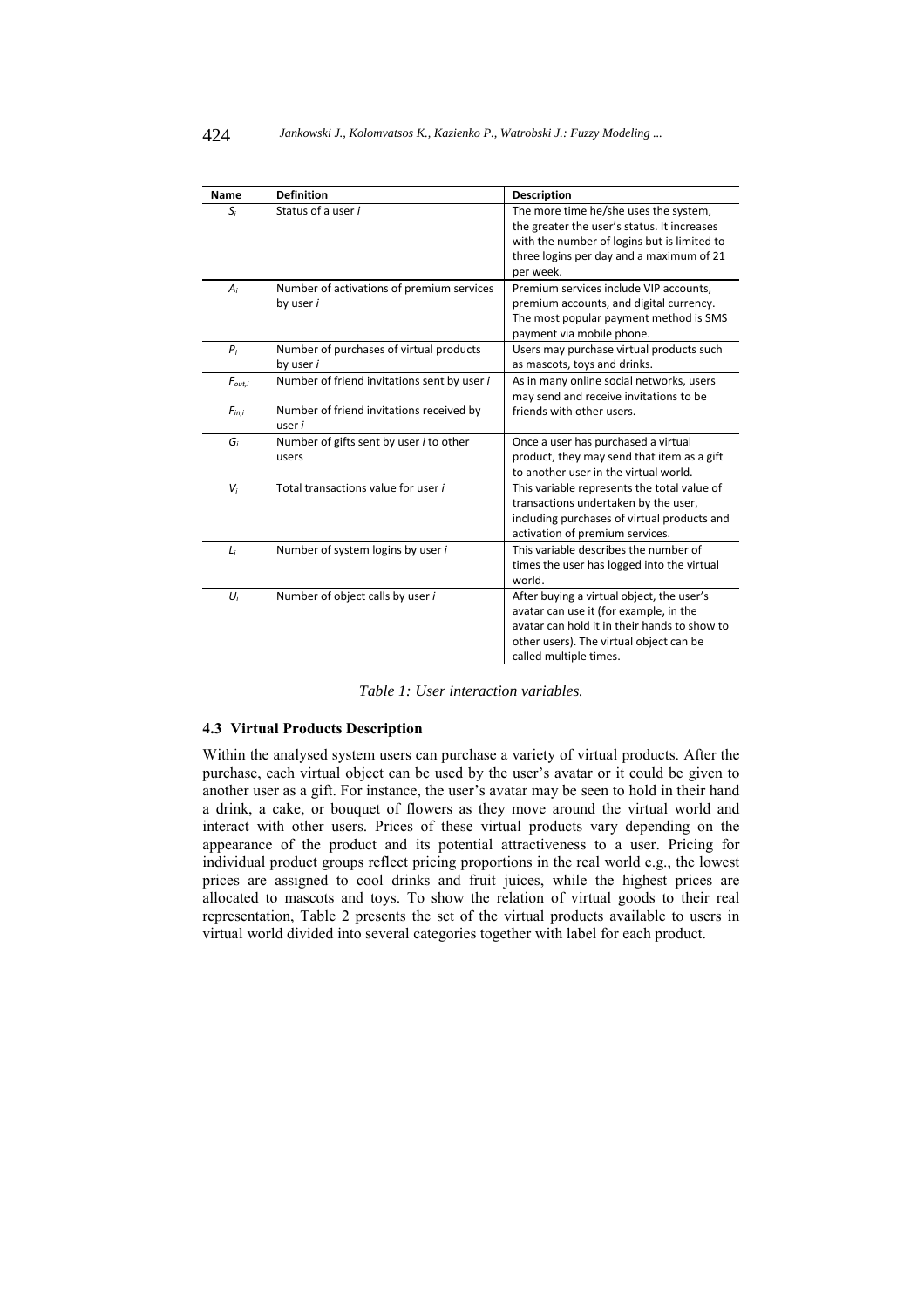| <b>Product Group</b> | Visual representation                                                                                                                     |
|----------------------|-------------------------------------------------------------------------------------------------------------------------------------------|
| <b>Mascots</b>       | р.<br>$\mathbf{m}_2$<br>m <sub>5</sub><br>m <sub>6</sub><br>$m_1$<br>m <sub>7</sub><br>m <sub>8</sub><br>m <sub>4</sub><br>m <sub>3</sub> |
| <b>Beverages</b>     | n <sub>2</sub><br>$n_4$<br>n <sub>3</sub><br>n <sub>1</sub><br>n <sub>5</sub>                                                             |
| Energy drinks        | e <sub>1</sub><br>e <sub>3</sub><br>e <sub>2</sub><br>$e_4$<br>e <sub>5</sub>                                                             |
| <b>Bouquets</b>      | k <sub>1</sub><br>k <sub>2</sub><br>$k_3$                                                                                                 |
| <b>Desserts</b>      | $d_1$<br>$d_4$<br>$d_3$<br>d <sub>2</sub><br>d <sub>5</sub>                                                                               |
| Fruit juices         | O <sub>1</sub><br>O <sub>2</sub><br>O <sub>3</sub><br>O <sub>4</sub>                                                                      |
| Toys                 | $Z_1$ $\bullet$<br>$Z_3$<br>Z                                                                                                             |

*Table 2: Virtual products and categories.* 

#### **4.4 Implementation of the FL Inference System**

In order to develop the proposed FL inference system, we distinguish two main areas related to the transactional activity of the platform and the social characteristics of users. The model that is based on the transactional activity can be integrated with the selling platform and connected with the transactional database. The main goal is to infer about user preferences and purchasing behaviors. The model based on social characteristics of users can be integrated with the internal communication module where social activity and communications with friends take place. To develop both models, we adopt two groups of input parameters: (i) transactional activity parameters; and (ii) social activity parameters. These parameters are related to the inputs into the proposed system. The outputs include the parameters depicted in Table 1, such as:

- i. the number of purchases denoted by *P*;
- ii. the number of times the virtual products are used denoted by *U*;
- iii. the number of products used as gifts denoted by *G*;
- iv. the total value of transactions denoted by *V*;
- v. the price of the virtual products *PP*.

The first group of parameters contains the transactional activity parameters which describe the patterns of the system use and account transactions. Two groups of users' activity variables are considered: (i) the user status  $S_i$  and (ii) transactions related to the premium service activation *Ai*. Both are used as elements of a data supply vector [ $A_i$ ,  $S_i$ ] fed to the transaction activity fuzzy inference sub-model. The specific submodel is responsible to result insights on *P* and can be adopted to infer purchase behavior. This approach makes possible the examination of the users' behavior and experiences w.r.t. their virtual product transactions and system use. Values for input variables are acquired from the data gathered in analysed virtual world. Input data are grouped into several intervals and average output values are, then, calculated for each parameter. For instance, we adopt four sets of values for  $A_i$ , as follows:  $A_1$ Interval<sub>1</sub>: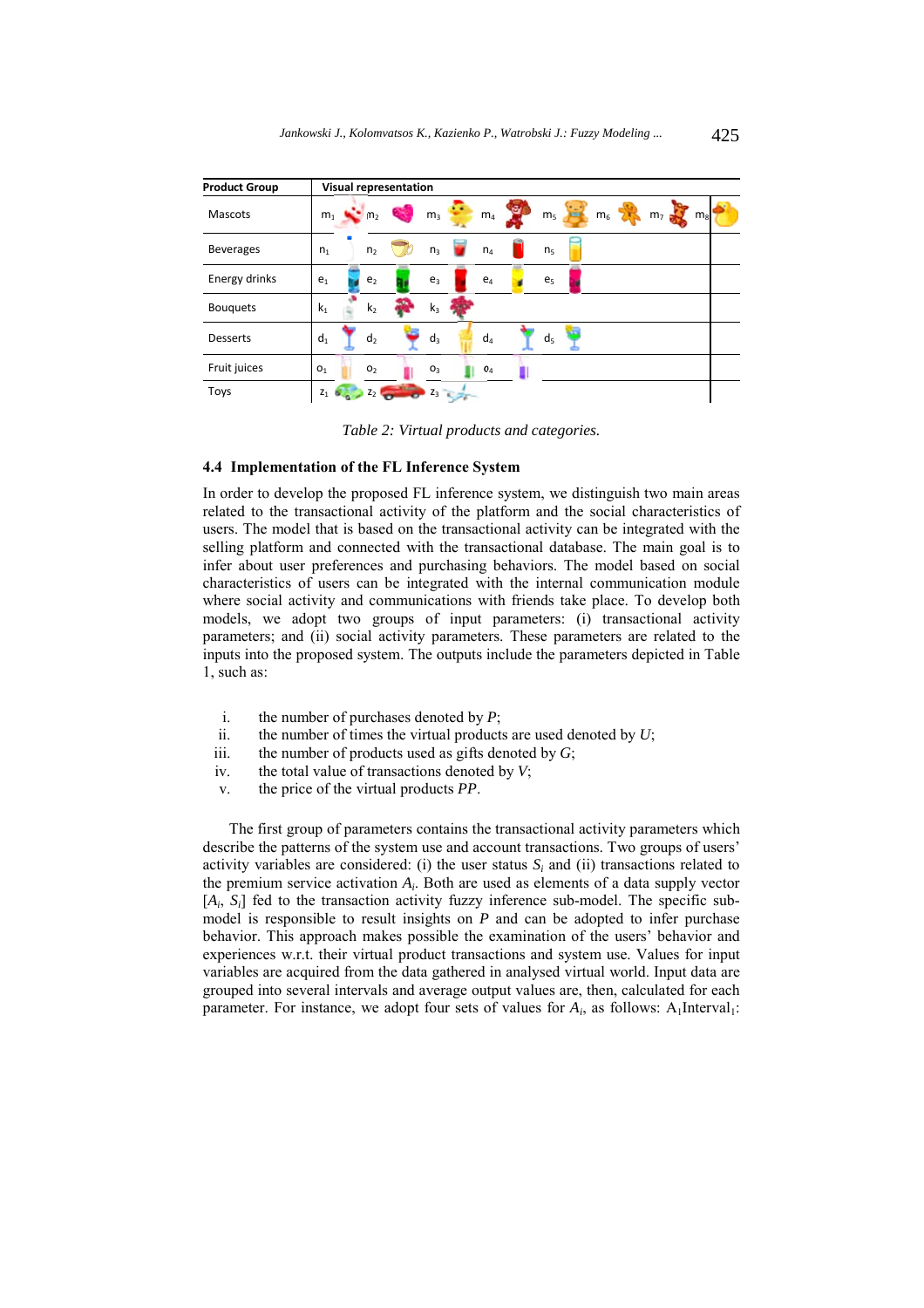(1,2), A<sub>2</sub>Interval<sub>2</sub>:(2,3), A<sub>3</sub>Interval<sub>3</sub>:(3,10), A<sub>4</sub>Interval<sub>4</sub>:(10,∞) from two transactions to more than 20 transactions, and for  $S_i$ , we adopt six intervals as follows:  $S_1$ Interval<sub>1</sub>:  $(0,20]$ , S<sub>2</sub>Interval<sub>2</sub>: $(20,50]$ , S<sub>3</sub>Interval<sub>3</sub>: $(50,100]$ , S<sub>4</sub>Interval<sub>4</sub>: $(100,200]$ , S<sub>5</sub>Interval<sub>5</sub>: (200,500], S<sub>6</sub>Interval<sub>6</sub>: (500,  $\infty$ ). We consider Gaussian membership functions which are ultimately selected to be applied in the final model. In our system, the number of membership functions for each input is analyzed, and the final result is presented for three membership functions for each individual entry. Finally, the adopted fuzzy sets are depicted by the linguistic variables Low, Medium, High and divided proportionally in the range from 0 to more than 20 virtual product purchases. We also adopt the same linguistic descriptors as in the *Ai* variable.

The second group of parameters is related to users' social activity and uses degree within network. We consider two parameters: (i) the parameter  $F_{in}$  represents the number of inbound friendship requests; and (ii) the  $F_{out}$  related to outbound friendship requests. Within the structure of the ANFIS inference model for the social activity of users the input of the sub-model is the vector  $[F_{in}, F_{out}]$  (i.e., the inbound and outbound interactions) while the output is related to average number of gifts sent to other users *G*. Input values for the social activity sub-model are divided into six intervals for both parameters. The adopted intervals for  $F_{in}$  are as follows:  $F_{in}$ Interval<sub>1</sub>: (0, 50], F<sub>in</sub>Interval<sub>2</sub>: (50, 100], F<sub>in</sub>Interval<sub>3</sub>: (100, 200], F<sub>in</sub>Interval<sub>4</sub>: (200, 300], F<sub>in</sub>Interval<sub>5</sub>: (300, 400], F<sub>in</sub>Interval<sub>6</sub>: (400,  $\infty$ ) and the same for  $F_{out}$ , where each interval involves the number of inbound or outbound connections (requests). It should be noted that, in the following, we denote with  $F_{in,i}$  or  $F_{out,i}$ , i  $\in \{50, 100, 200, 300,$ 400,  $\infty$ } each interval presented for parameters  $F_{in}$  and  $F_{out}$  to represent the upper value for each. Linguistic values are assigned to both inbound and outbound connections in the interval (0, 600]. We consider the linguistic terms Low, Medium, High.

## **5 Empirical Results**

#### **5.1 The Training Process of the proposed FLS**

Our experiments are performed adopting Matlab<sup>TM</sup>. We train the proposed ANFIS with a dataset retrieved from virtual world platform. At first, we focus on the first sub-model (i.e., the transactions activity model). For model calibration, we use the average values for different intervals of input parameters. Each block in the ANFIS model is trained using both the back-propagation gradient descent method and a hybrid approach. The hybrid approach involves the least-squares method combined with the back-propagation gradient descent method. It should be noted that better results are achieved using the back-propagation method. Once trained, the model is tested using the user data retrieved from the virtual world. The membership functions are determined using input measures of aggregate transaction values according to each user's parameters. The model is tested for 10, 20 and 50 epochs, however, training beyond 20 epochs did not yield significant improvements. In Fig. 2 we can see the interface of the inference system for the discussed model. Recall that the first sub-model determines estimated values for the parameter *P* adopted to estimate users' purchase behaviour. As we can see in Fig. 2 (A), *P* takes values in the interval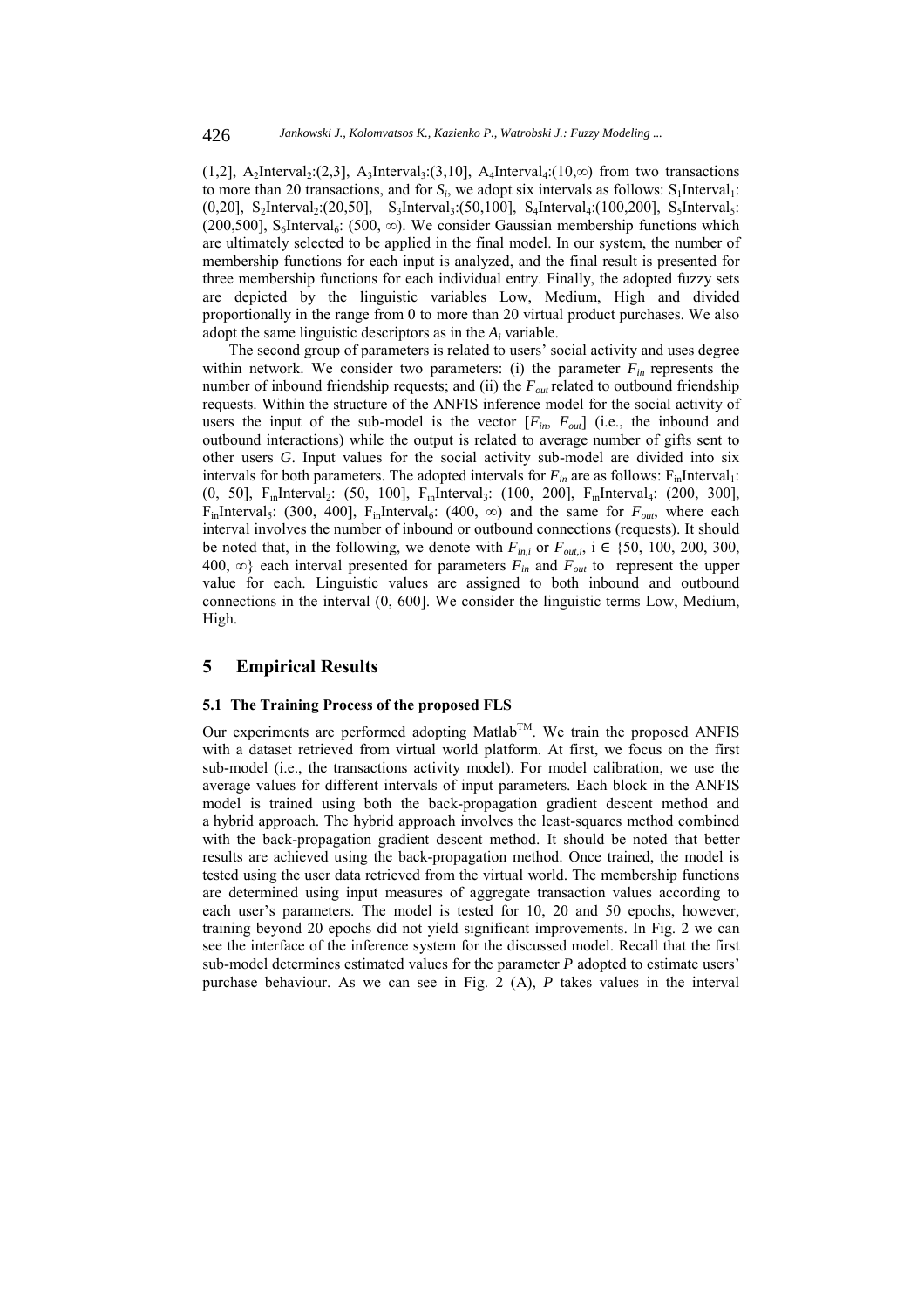[0.6597, 5.472] representing the average number of purchases. A similar approach is also adopted to define sub-models for outputs *U*, *G*, *V*.



*Figure 2: Fuzzy reasoning and system interface for purchases P (A) and gifting behaviors G (B).* 

In Fig. 2 (B), we present the result of the inference system concerning the social activity of users. Recall that in this sub-model, the output is related to the parameter *G*. For a chosen input level for  $F_{in}$  and  $F_{out}$  parameters, this model determines values for the output *G* in the interval [0.000, 2.758] for the output value. The sub-model based on  $F_{in}$  and  $F_{out}$  inputs for products usage U as output is designed with similar structure.

#### **5.2 The Virtual World Statistics**

We perform an analysis for data collected in a two month period. The data are related to 1,322 users who had activated and used virtual products in analysed virtual world. We taste 3,935 virtual product transactions that consider 128,962 units of virtual currency. The average total value is 97 units of virtual currency for an average of three transactions per user. Data related to virtual products are analyzed w.r.t. the number of transactions and purchases number. Intraday transaction levels remain reasonably consistent. However, users purchase more objects to provide them as gifts on weekends. Table 3 shows the number of transactions for the considered products.

A large number of transactions are observed for bouquets of flowers. Most of the transactions are realized for virtual mascot products  $m_1$  and  $m_2$ . Users appear to be less interested in objects representing toys or fruit juices compared to virtual energy drinks. Predictably, due to their low price, beverages  $n_1 - n_5$  are very popular. There is significant diversity of users' interest in the available virtual products. The highest total aggregate sales number is observed for mascot products  $m_1$ ,  $m_2$  and  $m_5$  and the most expensive bouquet of flowers  $k_3$ . Mascots comprised 33% of all transactions, where 21% of purchases are related to virtual equivalents of the cheapest beverages, as well as flowers and energy drinks. With regard to sale values, 58% of shops' income comes from mascots sales, 16% from of flower bouquets, and 16% from energy drinks. Furthermore, in Table 3, we depict the number of purchases of products that will serve as gifts. 72% of the transactions are realized for own usage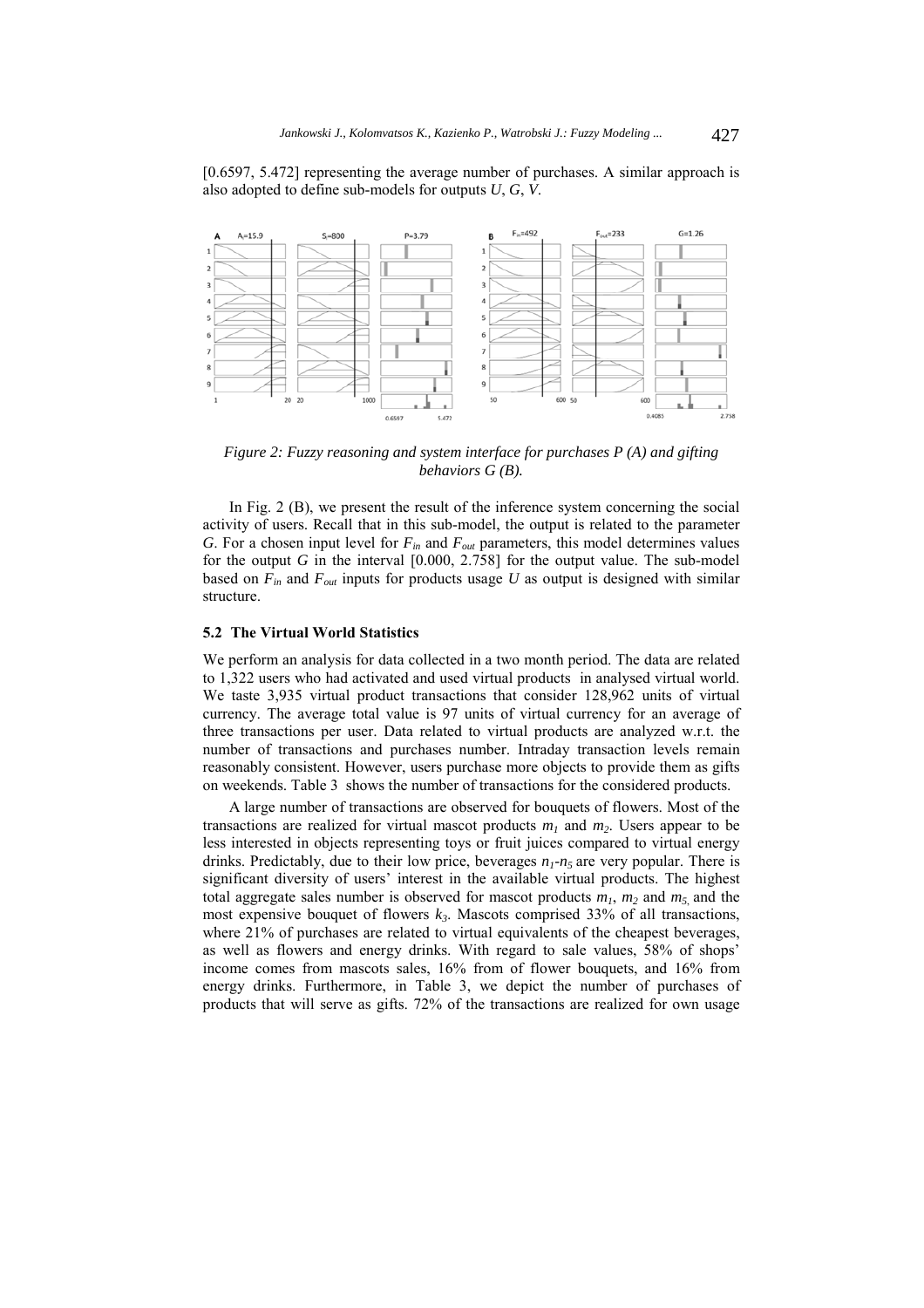purposes and 28% of expenses are incurred for gifts. Of those products purchased as gifts, 33% are mascots and 22% are flowers. Purchases are almost exactly evenly divided between genders. Some relations represent behavior similar to real world activity like mascots like  $m_2$  and  $m_5$  are typical for purchases for gifts while  $m_3$  and  $m_8$  are with the highest rate for own usage. Table 4 presents sample and descriptive statistics for the observed data. This analysis shows that only a fraction of users conclude purchases of virtual products. This finding is similar to other online payable services, in which the percentage of users willing to make payments may be a very low proportion of the total audience [Clemons 2009b, Enders et al. 2008].

| <b>Products</b>  | <b>Transactions</b> |                       |                           | Gifts |     |            |         |                |        |
|------------------|---------------------|-----------------------|---------------------------|-------|-----|------------|---------|----------------|--------|
| Group            | Group %             | Г                     | Name                      | Price | N   | % in group | total % | N              | %      |
| Mascots          | 26%                 | m <sub>1</sub>        | Pink bunny                | 45    | 433 | 25.09%     | 6.60%   | 130            | 30.02% |
|                  |                     | m <sub>2</sub>        | Pink heart                | 45    | 649 | 37.60%     | 9.89%   | 250            | 38.52% |
|                  |                     | m <sub>3</sub>        | Yellow duckling           | 45    | 78  | 4.52%      | 1.19%   | 19             | 24.36% |
|                  |                     | m <sub>4</sub>        | Red hair doll             | 45    | 112 | 6.49%      | 1.71%   | 38             | 33.93% |
|                  |                     | m <sub>5</sub>        | Teddy bear                | 45    | 170 | 9.85%      | 2.59%   | 70             | 41.18% |
|                  |                     | m <sub>6</sub>        | Gingerbread man           | 45    | 83  | 4.81%      | 1.26%   | 27             | 32.53% |
|                  |                     | m <sub>7</sub>        | Fluffy toy                | 45    | 147 | 8.52%      | 2.24%   | 51             | 34.69% |
|                  |                     | m <sub>8</sub>        | Rubber duck               | 45    | 54  | 3.13%      | 0.82%   | 16             | 29.63% |
| <b>Beverages</b> | 23%                 | n <sub>1</sub>        | Bottle of milk            | 5     | 252 | 16.69%     | 3.84%   | 58             | 23.02% |
|                  |                     | n <sub>2</sub>        | Cup of coffee             | 5     | 378 | 25.03%     | 5.76%   | 97             | 25.66% |
|                  |                     | n <sub>3</sub>        | Red lemonade              | 5     | 274 | 18.15%     | 4.18%   | 47             | 17.15% |
|                  |                     | $n_4$                 | Red can of drink          | 5     | 336 | 22.25%     | 5.12%   | 77             | 22.92% |
|                  |                     | n <sub>5</sub>        | Yellow lemonade           | 5     | 270 | 17.88%     | 4.11%   | 59             | 21.85% |
| Energy           | 19%                 | e <sub>1</sub>        | Blue energy drink         | 25    | 203 | 16.14%     | 3.09%   | 41             | 20.20% |
| drinks           |                     | e <sub>2</sub>        | Green energy drink        | 25    | 202 | 16.06%     | 3.08%   | 31             | 15.35% |
|                  |                     | $e_3$                 | Red energy drink          | 25    | 413 | 32.83%     | 6.29%   | 80             | 19.37% |
|                  |                     | e <sub>4</sub>        | Yellow energy drink       | 25    | 200 | 15.90%     | 3.05%   | 30             | 15.00% |
|                  |                     | e <sub>5</sub>        | Pink energy drink         | 25    | 240 | 19.08%     | 3.66%   | 47             | 19.58% |
| <b>Bouquets</b>  | 12%                 | $k_1$                 | Small pink rose           | 15    | 307 | 37.17%     | 4.68%   | 155            | 50.49% |
|                  |                     | k <sub>2</sub>        | Five roses                | 25    | 278 | 33.66%     | 4.24%   | 130            | 46.76% |
|                  |                     | $k_3$                 | Seven roses               | 55    | 241 | 29.18%     | 3.67%   | 124            | 51.45% |
| <b>Desserts</b>  | 8%                  | $d_1$                 | Red dessert               | 15    | 124 | 22.63%     | 1.89%   | 14             | 11.29% |
|                  |                     | d,                    | Big red dessert           | 15    | 115 | 20.99%     | 1.75%   | 19             | 16.52% |
|                  |                     | $d_3$                 | Orange dessert            | 15    | 167 | 30.47%     | 2.54%   | 31             | 18.56% |
|                  |                     | d <sub>4</sub>        | Green dessert             | 15    | 92  | 16.79%     | 1.40%   | 17             | 18.48% |
|                  |                     | d,                    | Big green dessert         | 15    | 50  | 9.12%      | 0.76%   | 8              | 16.00% |
| Fruit juices     | 6%                  | O <sub>1</sub>        | Orange juice              | 10    | 37  | 8.92%      | 0.56%   | $\overline{2}$ | 5.41%  |
|                  |                     | O <sub>2</sub>        | Pink raspberry juice      | 10    | 170 | 40.96%     | 2.59%   | 34             | 20.00% |
|                  |                     | O <sub>3</sub>        | Green kiwi juice          | 10    | 81  | 19.52%     | 1.23%   | 26             | 32.10% |
|                  |                     | <b>O</b> <sub>4</sub> | <b>Blackcurrant</b> juice | 10    | 127 | 30.60%     | 1.94%   | 25             | 19.69% |
| Toys             | 4%                  | $z_1$                 | Green car                 | 40    | 30  | 10.75%     | 0.46%   | 12             | 40.00% |
|                  |                     | Z <sub>2</sub>        | Red car                   | 40    | 178 | 63.80%     | 2.71%   | 55             | 30.90% |
|                  |                     | $Z_3$                 | An airplane               | 40    | 71  | 25.45%     | 1.08%   | 17             | 23.94% |

*Table 3: Experimental Results from Virtual Product Retail System.*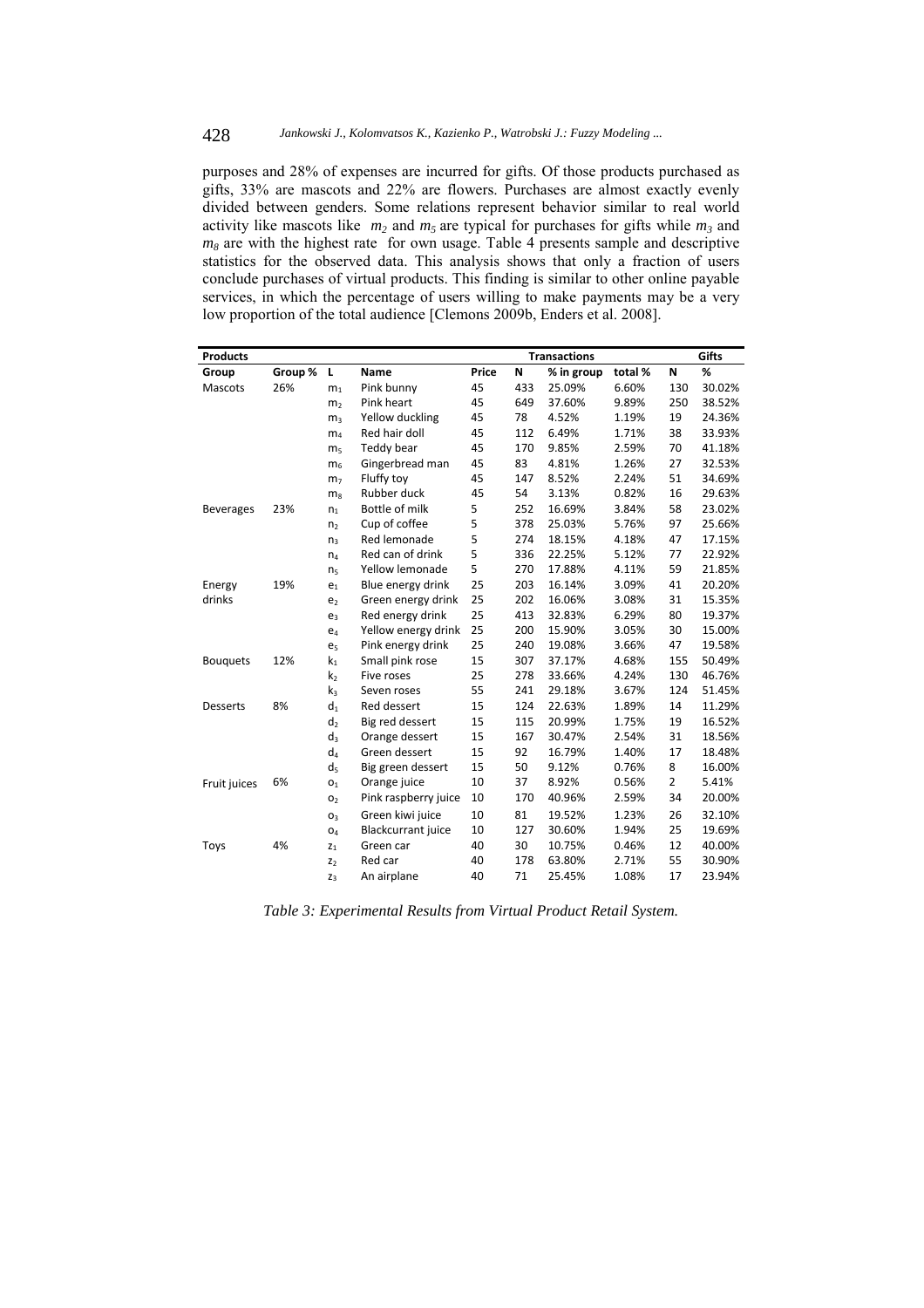| Variable    | <b>Variable Description</b>                         | Sum     | Min      | <b>Max</b> | Mean   | SD     |
|-------------|-----------------------------------------------------|---------|----------|------------|--------|--------|
| $S_i$       | Status of user i                                    | 320,645 | 1        | 2,099      | 242.55 | 312.63 |
| $A_i$       | Number of activations of premium services           | 7,443   | 1        | 97         | 5.63   | 7.04   |
| $P_i$       | Number of purchases of virtual product              | 3.967   | 1        | 28         | 3      | 2.92   |
| $F_{in,i}$  | Number of invitations sent by user i                | 105.502 | $\Omega$ | 2,603      | 79.8   | 153.76 |
| $F_{out,i}$ | Number of invitations received by user i            | 153.352 | $\Omega$ | 1.923      | 116    | 184.94 |
| G,          | Number of gifts given by users <i>i</i> other users | 1,211   | 0        | 14         | 0.92   | 1.59   |
| $V_i$       | Total transaction value for user i                  | 128.962 | 5        | 915        | 97.55  | 113.46 |
| $L_i$       | Number of system logins by user i                   | 166,689 | 0        | 3,156      | 126.09 | 227.82 |
| $U_i$       | Number of objects calls by a user i                 | 7.199   | 0        | 129        | 5.45   | 12.6   |

*Table 4: Aggregated data sample and descriptive statistics.* 

#### **5.3 Modeling Purchases in relation to User Transactional Activity**

In order to study the effect of user parameters, the proposed inference model is used to analyze different relations of the adopted parameters and, thus, to infer users' behavior. In the following, our experimental results show the outcome of the proposed reasoning models that illustrate the system's output for various combinations of input variables. Fig. 3 illustrates the response surface for the relationship between the individual user characteristics and the average number of purchases. These results are retrieved in relation to the status of each user *Si* and the number of premium activations *Ai*. Users with low experience, as represented by *Si*, are less interested in purchasing virtual products. Comparing users with different *Si* statuses, with  $A_i = 10$ , we get an increased number of purchases, i.e., about 50%. This finding becomes more intense for users with higher status e.g.,  $S_i = 650$  and increasing premium service activations up to  $A_i = 20$ . New users may be aware of new products but they are not yet sufficiently involved in the activities of the community to appreciate the advantages related to these objects. Experienced users know that some objects are expensive and it can be fashionable or prestigious to possess them. For new users without knowledge of the mechanics of the virtual world, it is hard to evaluate these advantages and, thus, they have no clearly defined preferences for virtual goods because of the lack of knowledge about insider's behaviors. Fig. 4 shows the model's response surface for the number of items usage *U*. The maximum usage is equal to 6 for  $A_i = 10$  and  $S_i = 1,000$ . The number of objects calls increases as users are eager to buy premium services. For users with  $A_i \ge 15$ , we get  $U \rightarrow 2$ , but a strong relation can be observed for users with high status *Si*. Such users are more interested in using virtual objects. The highest number of object usage is observed for  $S_i > 700$ .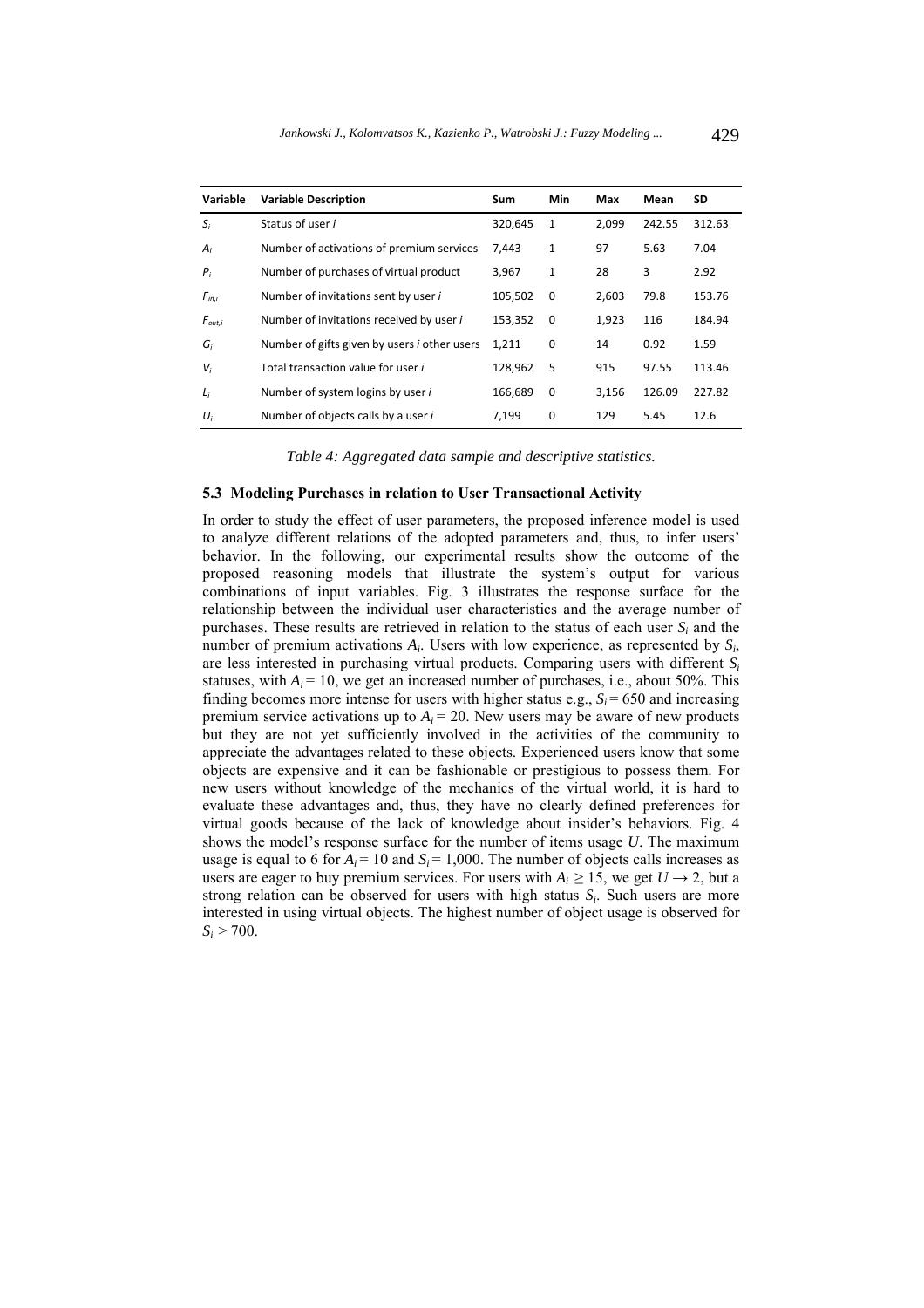

*Figure 3: The inference plot for products purchases P. Figure 4: The inference plot for products usage U.*

Fig. 5 shows the response surface for the number of premium service purchases concerning the average number of gifts. We observe that the most activity is performed between users with  $S_i \in [600, 1000]$  and  $A_i > 20$ . Our analysis shows that for high levels of premium service activation, there are some low levels of user status and gift giving. The figure also shows that users with  $A_i \in [15, 20]$  and  $S_i \rightarrow 1,000$  are buying more products for gifts. A relatively high number of gifts is realized by users with  $S_i > 800$  even with  $A_i \rightarrow 0$ .



*Figure 5: The inference plot for gifts purchases G.*

*Figure 6: The inference plot for total transaction value V.*

We report on the relationship between  $A_i$  and  $S_i$  and the total number of transactions and products prices for *V* and *PP*. The parameter *V* depicts the purchases value while the parameter *PP* depicts the virtual product price. Fig. 6 shows the model's response surface for the average total transaction values. We observe that users with  $S_i \in [250, 600]$  are more interested in purchasing virtual products. New users with  $S_i < 200$  are less interested even with high buying potential due to premium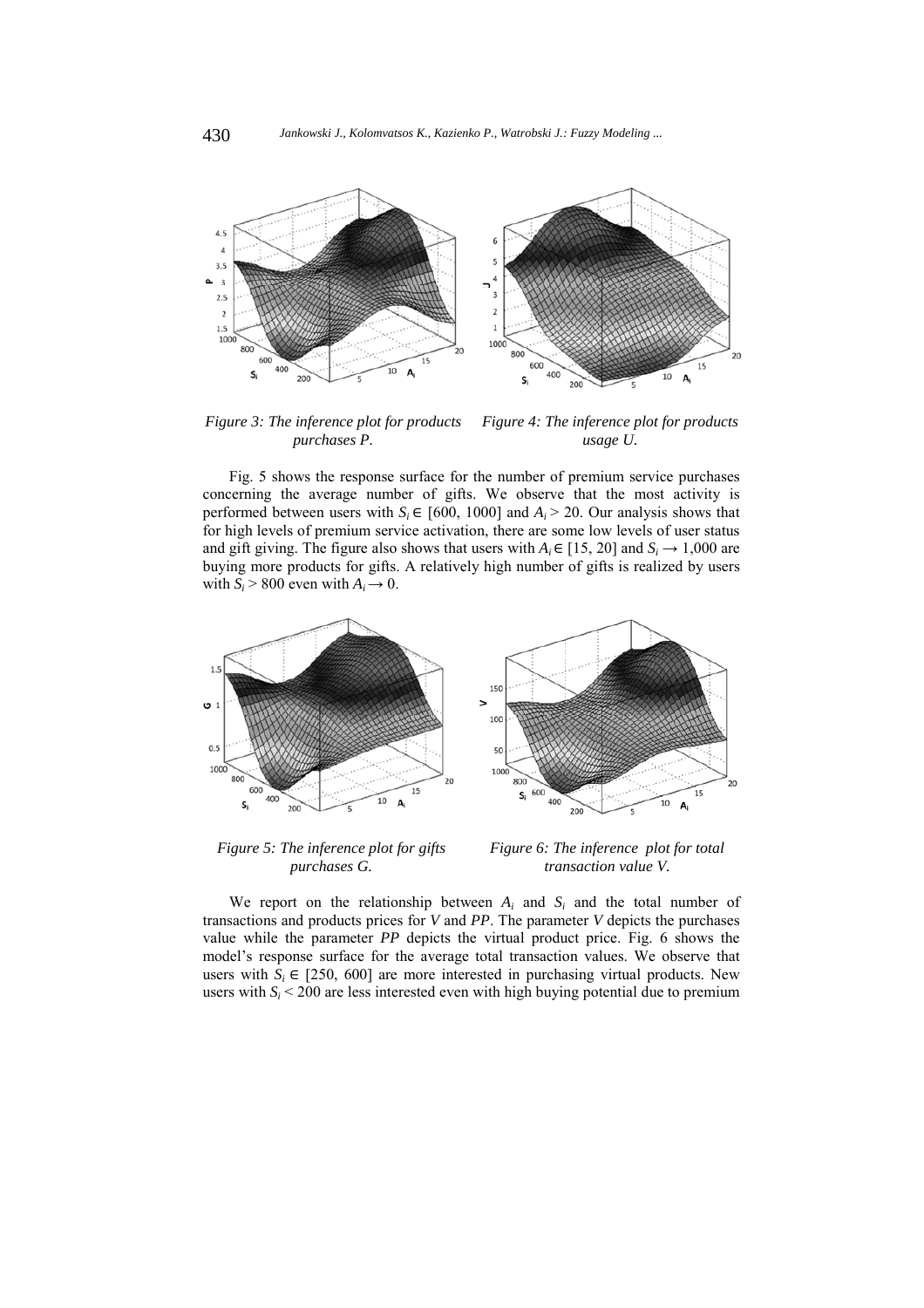activations. The average transactions are observed as reduced even for experienced users with  $S_i > 800$  (no matter the value of  $A_i$ ). However, users with high  $S_i$  and low  $A_i$ are more willing than new users to spend more units of virtual currency for purchases. Obtained relation between  $S_i$  and  $A_i$  and the average product price *PP* shows that the average price of purchased products grows together with buying power as depicted by *Ai*. Users with high *Si* are more willing to buy more expensive products. Average price for high  $S_i$  and low  $A_i$  is in the interval  $[30, 40]$  units of the virtual currency. The proposed FLS could be adopted to support a decision making mechanism that will deliver specific strategies related to pricing policies and so on. For instance, a tool could feed our system with the necessary values for inputs parameters and the proposed FLS could result an estimate for e.g., users' purchases. The FLS could retrieve values in pre-defined intervals e.g., every week and the decision making mechanism could build on top of the proposed FLS and its results. Hence, we could deliver an efficient framework that is adaptive on the users' behavior as the derived strategies will be fully aligned with the dynamics of the virtual environment.

#### **5.4 Modeling Purchases in Relation to User Social Activity**

Fig. 7 illustrates the response surface for modeling the number of object calls *U* w.r.t. *Fin* and *Fout*. For users with few outbound friendship connections, *U* increases as the number of inbound friendship connections increases ( $F_{in} \in [0, 300]$ ). However, *U* stabilizes after achieving a value of 4. The highest values (i.e.,  $U = 7$ ) are observed for users with  $F_{in} = 600$  and  $F_{out} = 300$ . Users maintaining a high number of connections may be more interested in making impression and to distinguish among other users with account extensions and additions like virtual goods. A high  $F_{out}$  may represent users that are active in looking for new social connections. This type of users can use virtual objects as an additional tool to build their personal reputation with the virtual community. Similarly, users with a high  $F_{in}$  are very popular and they are possibly less interested in using objects showing them to others in order to acquire positive impressions.





*Figure 7: The inference plot for product usage U w.r.t. the social activity.*

*Figure 8: The inference plot for gifts purchases G w.r.t. the social activity.*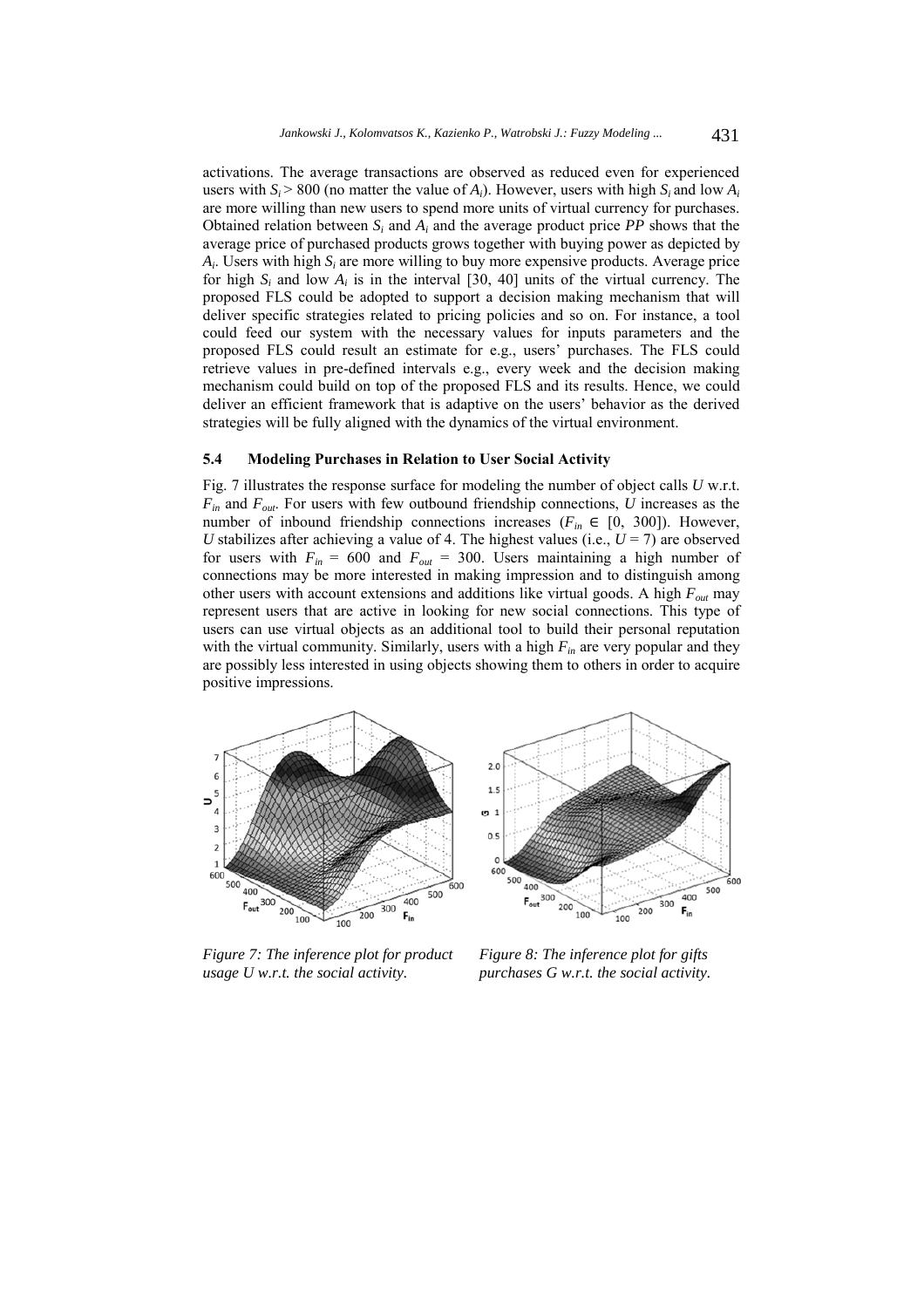Fig. 8 shows the response surface for the parameter *G* w.r.t. the users' social activity. When a user has a high  $F_{in}$  is more willing to send gifts compared to users with high  $F_{out}$ . For users with low  $F_{in}$  and relatively high  $F_{out}$  only a small amount of gift-giving actions occurs. When  $F_{out} > 400$ , a high percentage of user's virtual product purchases is given as gifts. The effect of the number of gifts and its relation to *Fout* and *Fin* indicate the importance of gift–giving, especially for users engaged in community with many connections.

## **6 Discussion**

Despite the popularity of virtual worlds and social platforms significant importance have activities targeted to finding viable sources of revenue including business models based on virtual goods. Virtual object platforms can complement existing business models; however, they require the appropriate integration of a variety of complex technologies and adequate planning for payment systems, virtual currencies and electronic content. Companies wishing to implement virtual object distribution systems also require an ongoing understanding of the user characteristics that lead to virtual object purchases. This study applied a neuro-fuzzy inference model to explore the preferences and characteristics of virtual product purchasers. The fuzzy approach allowed the introduction of unclear boundaries between clusters, which in the case of supplies of real systems with big dynamics, is a more natural approach than strict assignment of objects to individual clusters. The results indicate potential areas of fuzzy modeling appliance in services focused on societies and distribution of virtual objects. Those results can be used in downstream analytical systems. These systems analyze a demand for individual objects, and determine characteristics of users who are potentially willing to participate in transactions; all based on the users characteristics. During model construction it is useful to know the occurrences that appear in a given social platform.

Applying fuzzy input values allows managers to determine their variable characteristics and to have a more natural description of variable relationships than those afforded by crisp values. For example, the number of transactions can be perceived as moderate when it is equivalent to approximately 15 transactions, with different membership to this set of values, from 10 to 20. This type of description is more natural than crisp, with a discrete indication to 15 transactions.

Analysis of the example data indicates that consumers' behavior in this online environment is also reflected in actions observed on traditional markets. There are determined purchase preferences, demand and supply rights. The shaping of pricing policy for virtual goods and detecting consumer needs play a crucial role for the success of commercial ventures. The integration of new possibilities can provide many direct and indirect advantages and strengthens the social bond within Web applications. New technologies give possibility to introduce alternative strategies and search for business models, of which the potential has not been fully explored.

This study may be open to a number of limitations. Depending on the characteristics of input data the model may require additional modification. In order to obtain precise modeling results the model's structure should be tailored to the input data. With regard to the generalizability of our modeling results it is possible that different virtual communities will exhibit different outcomes because of varying user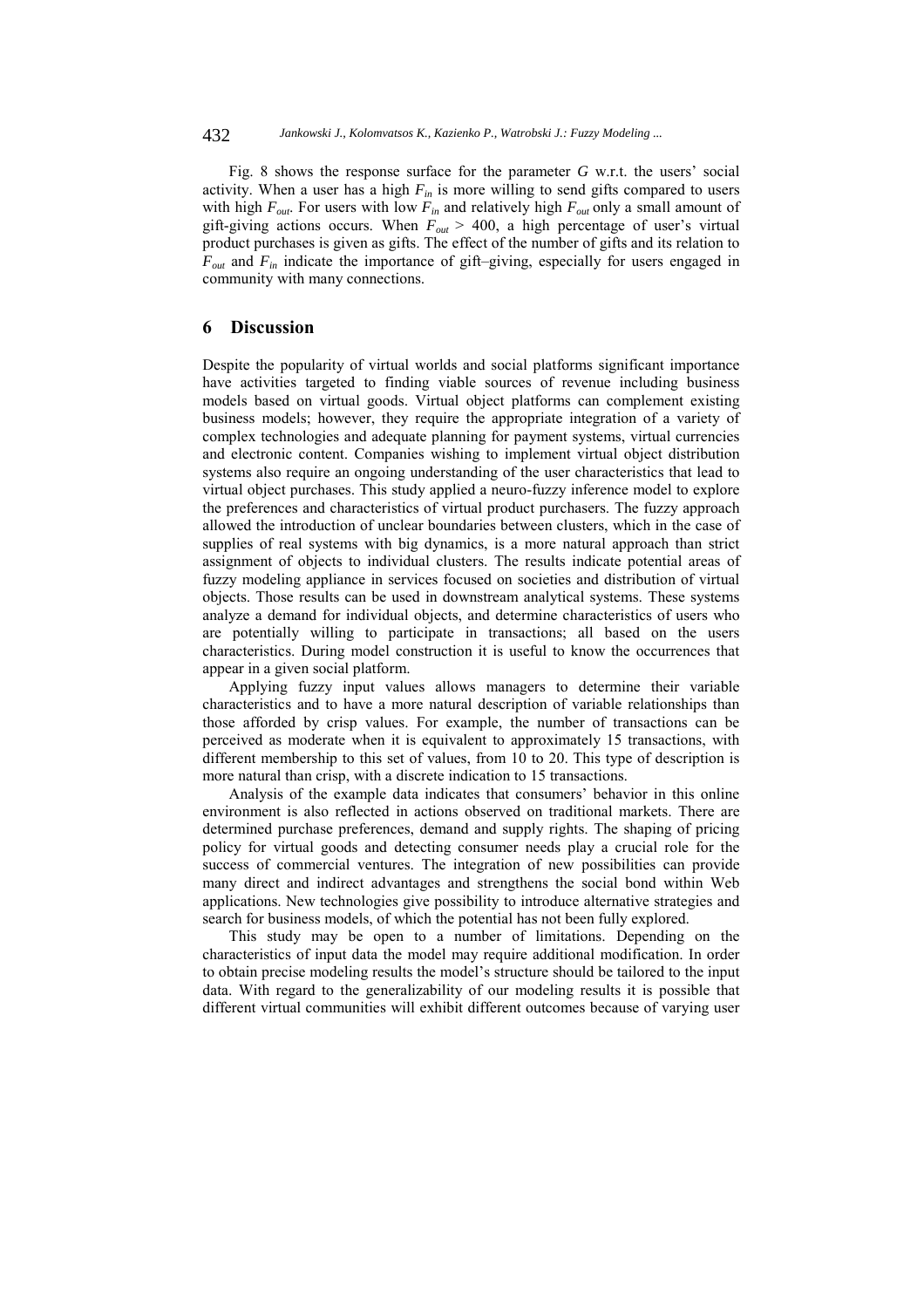bases, interaction levels and contextual factors.

Our model also applies to any site that makes use of social relationships and interaction. Many sites are now incorporating 'friending' mechanisms into their operations, either by developing their own proprietary social network mechanism or integrating Facebook or MySpace [Ganley and Lampe 2009]. This friendship behavior can generate significant amounts of data as news flows through the community. Proposed modeling approach allows managers to examine this friendship behavior in order to determine the market stimuli that results in expenditure and purchasing outcomes. This knowledge of needs and preferences could then form part of an effective recommendation platform for both virtual and material products. The suggested system also records more immediate reactions to the introduction of new products and allows managers to quickly eliminate products that are unattractive. At this stage some extensions can be planned. Future work assumes applications of dynamic models and takes into account more social aspects related to social network structures and social influence within the network.

This study suggests a number of implications. The introduction of products into a service requires that they are consistent with users' expectations and needs. With this in mind, the results suggest several possible applications of fuzzy models in online environments where environmental variability and data uncertainty make deterministic methods less useful. The approach may be useful for a variety of problems seen in virtual worlds and online communities. For example, some virtual communities see a high turnover of users and new members do not stay on to become long-term members of the community [Goel and Mousavidin 2007, Hou et al. 2011]. Our approach would also be useful in preserving the memory of prior user behavior, as shown in earlier research [Dweiri and Kablan 2006], allowing managers to glean insight into these briefer memberships and better understand member retention. The graphical outcomes of our approach could also be used to demonstrate the mechanics of the online social network to business partners, such as advertisers. Because of the significant level of online competition it is important to be able to demonstrate value for money to partners like advertisers and media managers [Clemons 2009b]. Our approach can effectively illustrate the value of particular marketing strategies to advertising partners. The ability to model these types of large information clusters would also assist in the introduction and evaluation of viral marketing efforts where individual consumers spread news of events of products through their social networks [Valck et al. 2009]. This diffusion can generate significant amounts of user data in a very short amount of time [Kiss and Bichler 2008], which is harder to implement using traditional deterministic analysis methods.

## **7 Conclusions**

Virtual worlds and the data that they convey related to users' activities could be very important when analyzing users' behavior in the real world. In these environments, virtual marketplaces, where users can purchase products, are becoming increasingly attractive as they can become sources of revenue involving various business models. In this paper, we try to reveal the hidden parameters that affect users' purchasing behavior. As those parameters are characterized by uncertainty, we adopt Fuzzy Logic to infer the purchasing behavior of users. The proposed mechanism could be adopted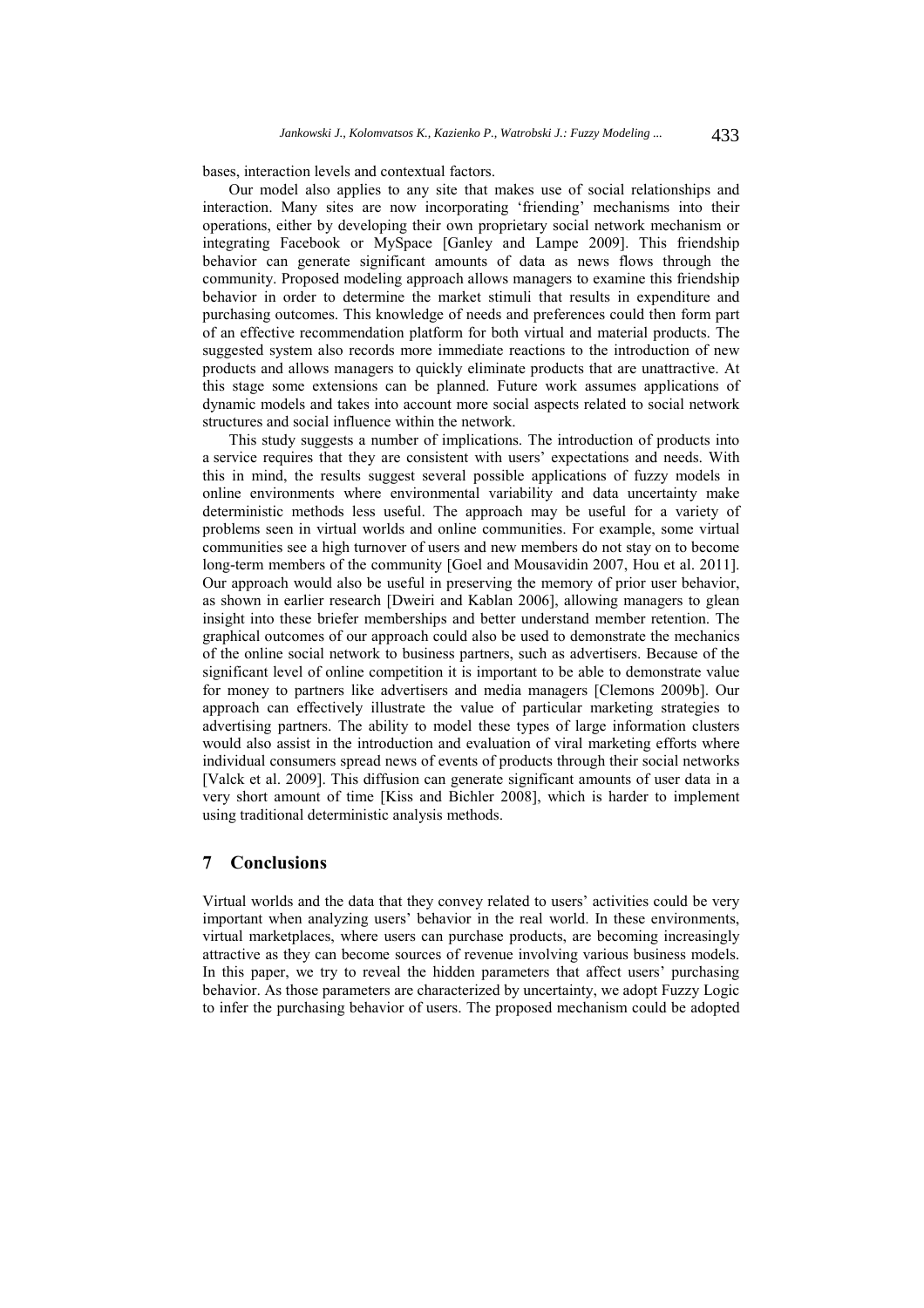for decision making as its results could give us an indication and estimate on the realization of purchases. Our model builds on top of the Fuzzy Logic and the data observed in the virtual environment and models the users preferences knowledge and the inference on the purchasing behavior. To be adapted in the underlying data, a Neuro-Fuzzy model is included into our mechanism for depicting users' characteristics. The analysis of the collected data and the application of the proposed system indicate that consumers' behavior in online environments is also reflected in traditional markets. This is very important as our model could become the basis for delivering a high quality decision making mechanism for real markets that will be related to the definition of significant parameters like prices. Finally, the proposed system outcomes could be efficiently adopted in real systems (e.g., recommenders) to increase their performance and produce results that will maximize users satisfaction levels.

#### **Acknowledgments**

This work was partially supported by the European Union's Seventh Framework Programme for research, technological development and demonstration under grant agreement no. 316097 [ENGINE] and by The Polish National Science Centre, the decision no. DEC-2013/09/B/ST6/02317.

## **References**

[Abraham et al. 2009] Abraham, A., Corchado, E., Corchado, J.M.: "Hybrid learning machines"; Neurocomputing 72, 2775–2784.

[Ba et al. 2010] Ba, S., Ke, D., Stallaert, J., Zhang, Z.: "Why Give Away Something for Nothing? Investigating Virtual Goods Pricing and Permission Strategies"; ACM Transactions on Management Information Systems 1, 1–22.

[Barnes 2007] Barnes, S.: "Virtual Worlds as A Medium for Advertising"; Data Base for Advances in Information Systems 38, 45–55.

[Bhattacherjee 2001] Bhattacherjee, A.: "Understanding information systems continuance: An expectationconfirmation model"; MIS Quarterly 25, 351–370.

[Chang and Chen 2008] Chang, H.H., Chen, S.W.: "The Impact of Customer Interface Quality, Satisfaction and Switching Costs on E-Loyalty: Internet Experience as a Moderator"; Computers in Human Behavior 24, 2927–2944.

[Chen et al. 2010] Chen, Y., Larbani, M., Chen-Hao, L.: "Simulation of a supply chain game with multiple fuzzy goals"; Fuzzy Sets and Systems 161, 1489–1510.

[Cheung et al. 2011] Cheung, C.M.K., Chiu, P., Lee, M.K.O.: "Online social networks: Why do students use Facebook"; Computers in Human Behavior 27, 1337–1343.

[Clemons 2009a] Clemons, E.K.: "The Complex Problem of Monetizing Virtual Electronic Social Networks"; Decision Support Systems 48, 46–56.

[Clemons 2009b] Clemons, E.K.: "Business Models for Monetizing Internet Applications and Web Sites: Experience, Theory, and Predictions"; Journal of Management Information Systems 26, 15–41.

[Denguir-Rekik et al. 2009] Denguir-Rekik, A., Montmain, J., Mauris, G.: "A possibilistic-valued multicriteria decision-making support for marketing activities in e-commerce: Feedback Based Diagnosis System"; European Journal of Operational Research 195, 876–888.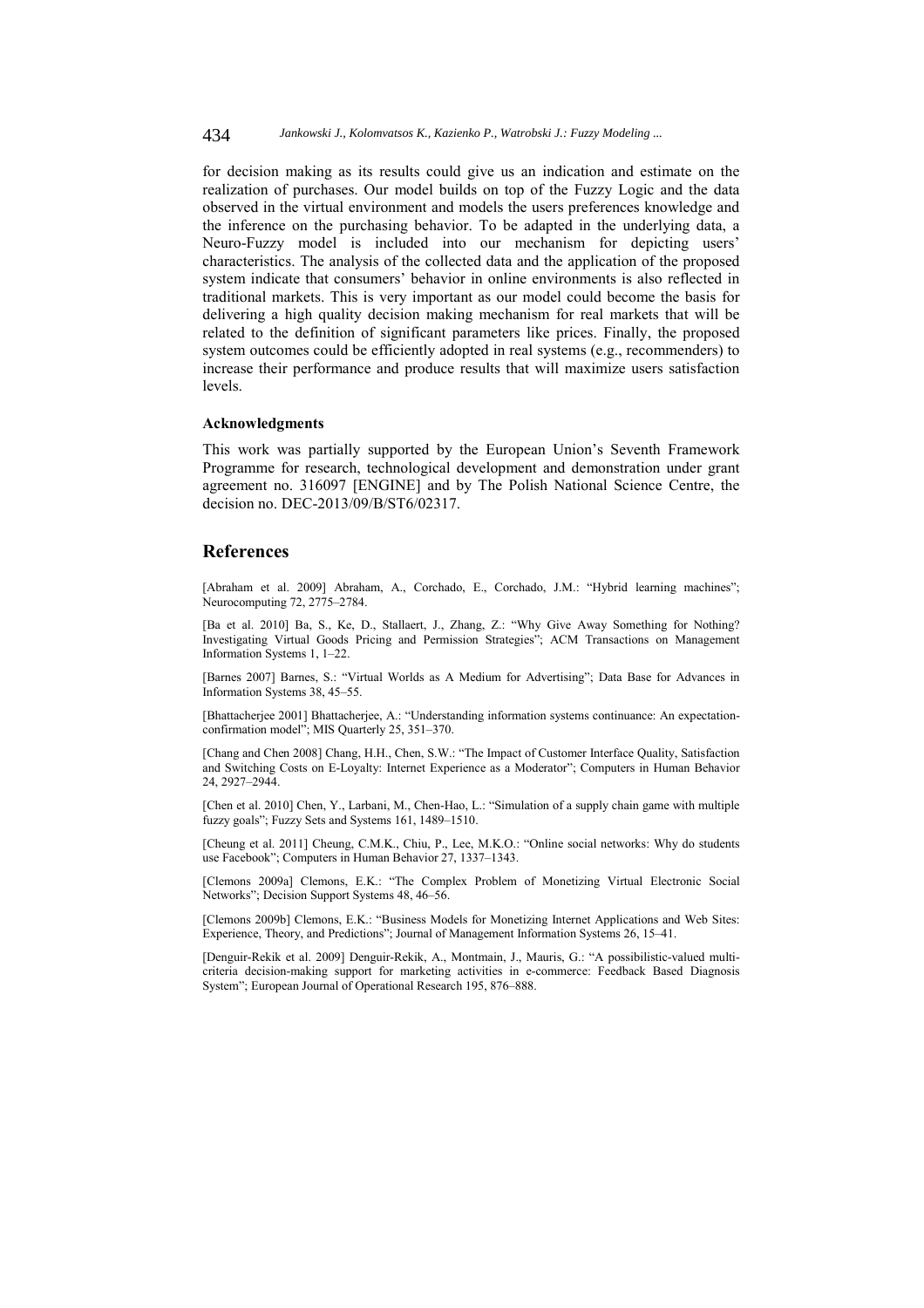[Dweiri and Kablan 2006] Dweiri, F.T., Kablan, M.M.: "Using Fuzzy Decision Making for the Evaluation of the Project Management Internal Efficiency"; Decision Support Systems 42, 712–726.

[Enders et al. 2008] Enders, A., Hungenberg, H., Denker, H., Mauch, S.: "The Long Tail Of Social Networking: Revenue Models Of Social Networking. Sites"; European Management Journal 26, 199–211.

[Flavián et al. 2006] Flavián, C., Guinaliu, M., Gurrea, R.: "The role played by perceived usability, satisfaction and consumer trust on website loyalty"; Information & Management 43,  $1-14$ .

[Ganley and Lampe 2009] Ganley, D., Lampe, C.: "The ties that bind: Social network principles in online communities"; Decision Support Systems 47, 266–274.

[Gartner Research 2010] Gartner Research: "Hype Cycle for Emerging Technologies"; Gartner Research.

[Goel and Mousavidin 2007] Goel, L., Mousavidin, E.: "vCRM: virtual customer relationship management"; Data Base for Advances in Information Systems 38, 56–60.

[Grimes and Feenberg 2009] Grimes, M.S., Feenberg, A.: "Rationalizing Play: A Critical Theory of Digital Gaming"; The Information Society 25, 105–118.

[Guo and Barnes 2007] Guo, Y., Barnes, S.: "Why People Buy Virtual Items in Virtual Worlds with Real Money"; Data Base for Advances in Information Systems 38, 69–76.

[Hamari 2015] Hamari, J.: "Why do people buy virtual goods? Attitude towards virtual good purchases versus game enjoyment"; nternational Journal of Information Management 35(3), 299-308

[Hamari and Lehdonvirta 2010] Hamari, J., Lehdonvirta V.: "Game design as marketing: How game mechanics create demand for virtual goods"; International Journal of Business Science & Applied Management 5(1), 14-29.

[Hernandez-Ortega 2008] Hernandez-Ortega, B., Jimenez-Martinez, J., Martin-DeHoyos, J.: "Differences between Potential, New and Experienced E-Customers: Analysis of E-Purchasing Behavior"; Internet Research 18, 248–265.

[Hinz et al. 2010] Hinz, O., Spann, M., Hann, I.: "Prestige Goods and Social Status in Virtual Worlds"; Proceedings of the International Conference on Information systems (ICIS), Paper 190.

[Hou et al. 2011] Hou, A.C.Y., Chern, C.C., Chen, H.G., Chen, Y.C.: "Migrating to a New Virtual World: Exploring MMORPG Switching through Human Migration Theory"; Computers in Human Behavior 27, 1892-1903.

[Iwamoto and Sniedovich 1998] Iwamoto, S., Sniedovich, M.: "Sequential decision making in fuzzy environment"; Journal of Mathematical Analysis and Applications 222, 208-224.

[Jang 1993] Jang, J.S.R.: "ANFIS: Adaptive-Network-based Fuzzy Inference Systems"; IEEE Transactions on Systems, Man, and Cybernetics 23, 665-685.

[Jang et al. 2008] Jang, H., Olfman, L., Ko, I., Koh, J., Kim, K.: "The influence of on-line brand community characteristics on community commitment and brand loyalty"; International Journal of Electronic Commerce 12, 57-80.

[Jiang and Chen 2005] Jiang, Q., Chen, C.: "A Multi-Dimensional Fuzzy Decision Support Strategy"; Decision Support Systems 38, 591-598.

[Kamis et al. 2008] Kamis, A., Koufaris, M., Stern, T.: "Using an Attribute-Based Decision Support System for User-Customized Products Online: An Experimental Investigation"; MIS Quarterly 32(1), 159- 177.

[Kiss and Bichler 2008][Kiss and Bichler 2008] Kiss, C., Bichler, M.: "Identification of influencers -- Measuring influence in customer networks"; Decision Support Systems 46, 233-253.

[Kolomvatsos and Hadjiefthymiades 2012] Kolomvatsos, K., Hadjiefthymiades, S.: "Buyer behavior adaptation based on a fuzzy logic controller and prediction techniques"; Fuzzy Sets and Systems 189(1), 30-52.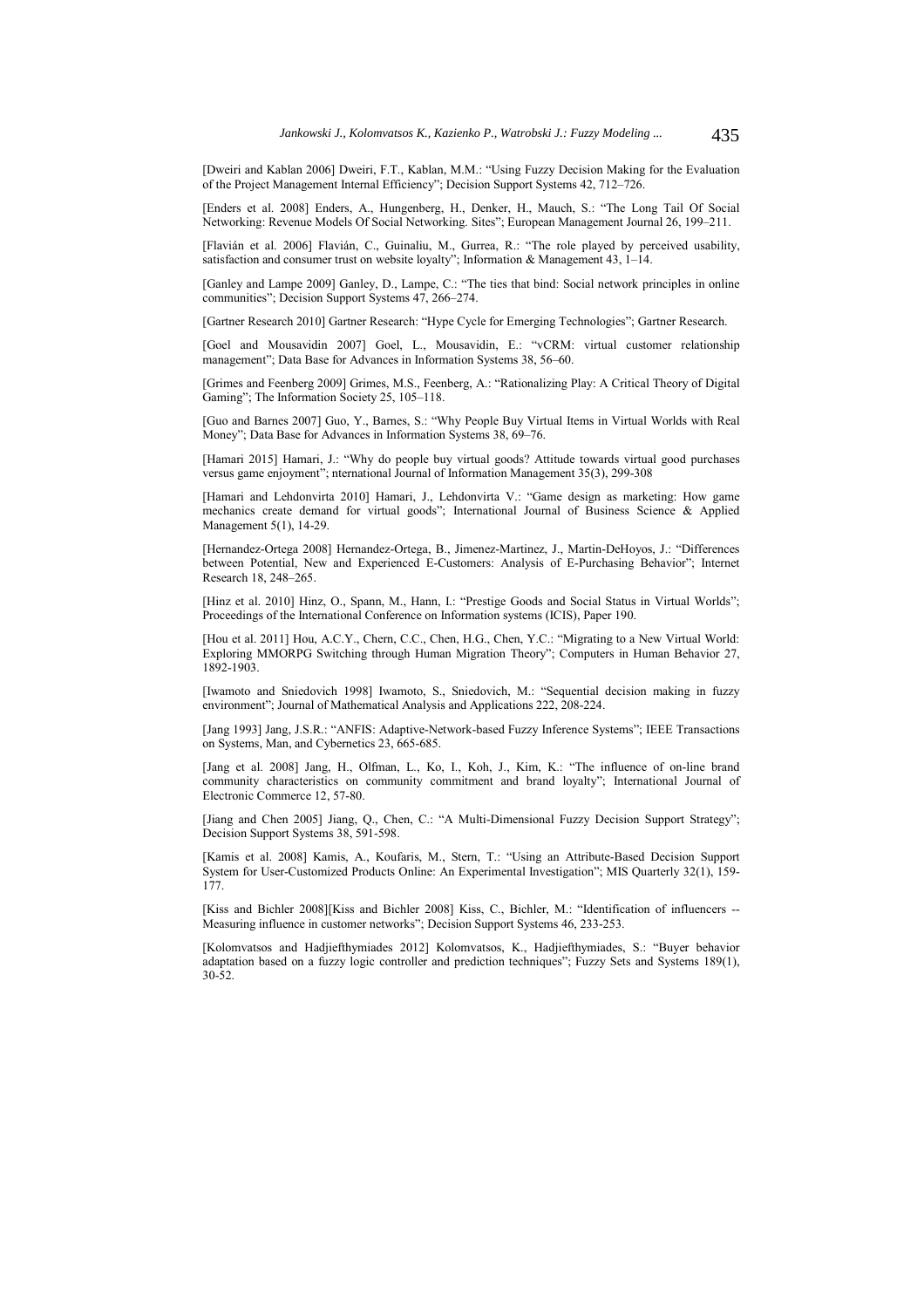[Larsen 1980] Larsen, P.M.: "Industrial Applications of Fuzzy Logic Control"; International Journal of Man-Machine Studies 12, 3-10.

[Lehdonvirta 2009] Lehdonvirta, V.: "Virtual Item Sales as a Revenue Model: Identifying Attributes That Drive Purchase Decisions"; Electronic Commerce Research 9, 97-113.

[Lehdonvirta and Virtanen 2010] Lehdonvirta, V., Virtanen, P.: "A New Frontier in Digital Content Policy: Case Studies in the Regulation of Virtual Goods and Artificial Scarcity"; Policy & Internet 2(3), 7–29.

[Liao et al. 2006] Liao, C., Palvia, P., Lin, H.N.: "The Roles of Habit and Web Site Quality in E-Commerce"; International Journal of Information Management 26, 469-483.

[Mamdani 1974] Mamdani, E.H.: "Application of Fuzzy Algorithms for Control of Simple Dynamic Plant"; Proceedings of the Institution of Electrical Engineers 121(12), 1585-1588.

[Mamdani 1977] Mamdani, E.H.: "Applications of Fuzzy Set Theory to Control Systems: A Survey"; In: M.M. Gupta, G.N. Sardis and B.R. Gaines, eds., Fuzzy Automata and Decision Processes. North-Holland, New York, 77-88.

[Mamdani and Gaines 1981] Mamdani, E.H., Gaines, B.R.: "Fuzzy reasoning and its applications"; Academic Press.

[Mäntymäki and Salo 2011] Mäntymäki, M., Salo, J.: "Teenagers in social virtual worlds: Continuous use and purchasing behavior in Habbo Hotel"; Computers in Human Behavior 27(6), 2088–2097.

[McCloskey et al. 2006] McCloskey, A., McIvor, R., Maguire, L., Humphreys, P., O'Donnell, T.: "A usercentred corporate acquisition system: a dynamic fuzzy membership functions approach"; Decision Support Systems 42, 162-185.

[Meier and Werro 2007] Meier, A., Werro, N.: "A Fuzzy Classification Model for Online Customers"; Informatica. International Journal of Computing and Informatics 31, 175-182.

[Messinger 2009] Messinger, P.R., Stroulia, E., Lyons, K., et al: "Virtual Worlds - Past, Present, and Future"; Decision Support Systems 47, 204-228.

[Moor and Weigand 2007] Moor, A., Weigand, H.: "Formalizing the evolution of virtual communities"; Information Systems 32(2), 223-247.

[Park Cho 2011] Park, H.S., Cho, S.B.: "A personalized summarization of video life-logs from an indoor multi-camera system using a fuzzy rule-based system with domain knowledge"; Information Systems 36(8), 1124-1134.

[Piper Jaffray 2009] Piper Jaffray: "Pay to Play: Paid Internet Services"; .

[Sabucedo et al. 2014] Sabucedo L.M.A., Barreiros R.S., Gago J.M.S., Iglesias M.J.F.: "An Adaptive and Social-Aware Recommendation Algorithm for Administration Services"; Journal of Universal Computer Science 20(11), 1523-1542.

[Schuler et al. 2009] Schuler, W.H., Bastos-Filho, C.J.A., Oliveira, A.L.I.: "A novel hybrid training method for hopfield neural networks applied to routing in communications networks"; International Journal of Hybrid Intelligent Systems 6, 36-41.

[Shelton 2010] Shelton, A.K.: "Defining the lines between virtual and real world purchases: Second life sells, but who's buying"; Computers in Human Behavior 26, 1223-1227.

[Shin 2008] Shin, D.H.: "Understanding purchasing behaviors in a virtual economy: Consumer behavior involving virtual currency in web 2.0 communities"; Interacting with Computers 20, 433-446.

[Takagi and Sugeno 1985] Takagi, T., Sugeno, M.: "Fuzzy Identification of Systems and its Application to Modeling and Control"; IEEE Transactions on Systems, Man and Cybernetics 15, 116-132.

[Tam et al. 2002] Tam, C.M., Tong, T.K.L., Chiu, G.C.W., Fung, I.W.H.: "Non-structural fuzzy decision support system for evaluation of construction safety management system"; International Journal of Project Management 20(4), 303-313.